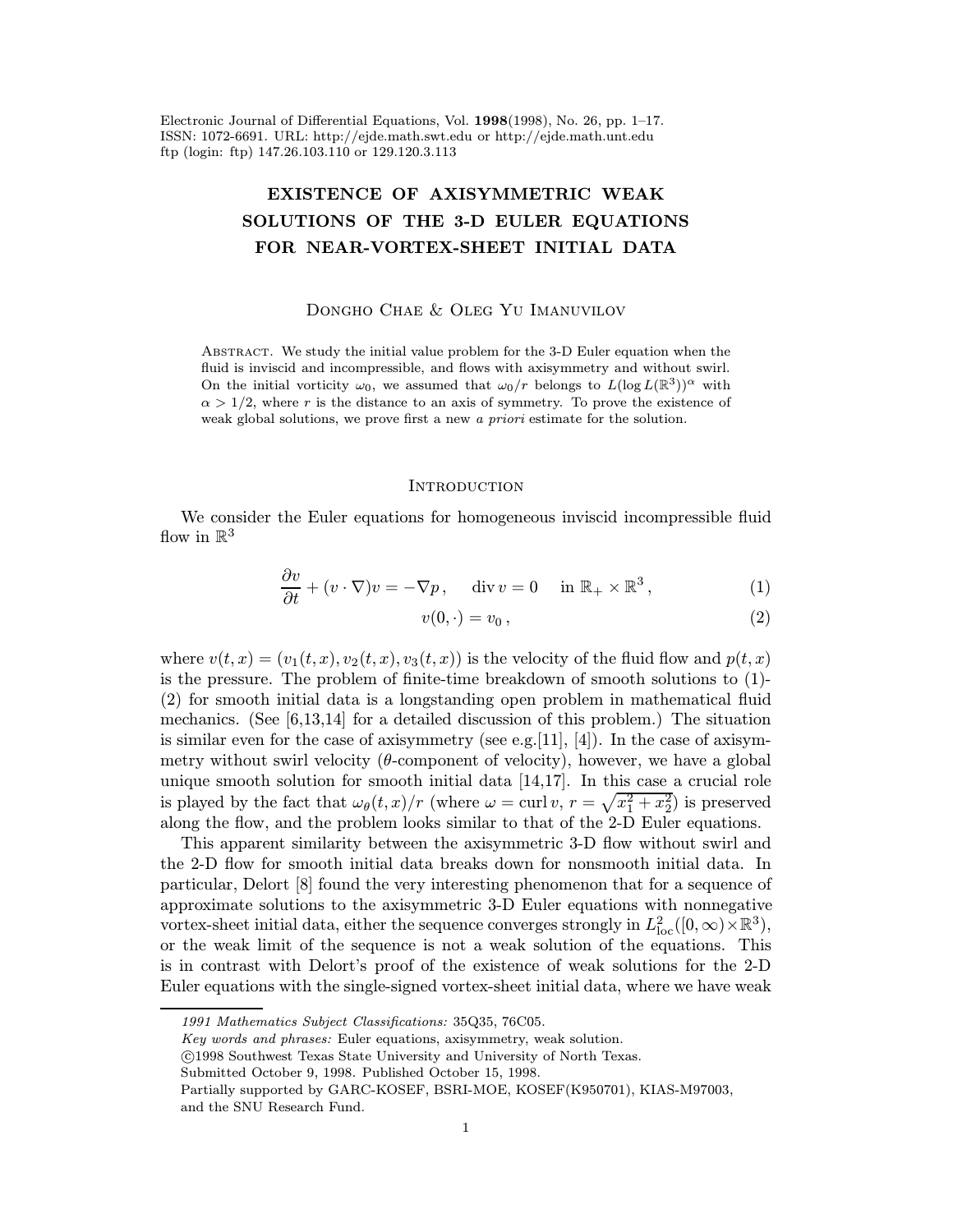convergence for the approximate solution sequence. Due to the subtle concentration cancellation type of phenomena in the nonlinear term, the weak limit itself becomes a weak solution [7,10,15]. We refer to [13, Section 4.3] for an illuminating discussion on the differences between the the quasi 2-D Euler equations and the "pure" 2-D Euler equations for weak initial data.

In this paper we prove existence of weak solutions to  $(1)-(2)$  for the axisymmetric initial data without swirl in which the vorticity satisfies

$$
\left|\frac{\omega_0}{r}\right| \left[1+\left(\log^+\left|\frac{\omega_0}{r}\right|\right)^\alpha\right] \in L^1(\mathbb{R}^3), \quad \alpha > \frac{1}{2}\,,
$$

where  $\log^+ t = \max\{0, \log t\}$ . The idea of proof is as follows. We divide  $\mathbb{R}^3$  into two parts: the region near the axis of symmetry, and the region away from the axis. For the latter region, using the 2-D structure of the equations expressed in cylindrical coordinate system, we obtain strong compactness for the approximate solution sequence using arguments previously used in the 2-D problem in [3]. For the region near axis, we could not adapt the previous 2-D arguments. See the next section for explicit comparison between the nonlinear terms in the pure 2-D Euler case and our case. Here we use a new a priori estimate for the axisymmetric flow, combined with Delort's argument in [8] to overcome these difficulties.

To the authors' knowledge this a priori estimate (See Lemma 2.1) is completely new for the 3-D Euler equations with axisymmetry. On the other hand, the results obtained in this paper improve substantially the results in [5], where the authors proved existence of weak solutions for

$$
\left|\frac{\omega_0}{r}\right| \in L^1(\mathbb{R}^3) \cap L^p(\mathbb{R}^3), \quad p > \frac{6}{5}.
$$

It would be very interesting to study (1)-(2) with initial data in  $L^1(\mathbb{R}^3)$ .

#### 1. Preliminaries

By a weak solution of the Euler equations with an initial data  $v_0$ , we mean the vector field  $v \in L^{\infty}([0,T];(L^2_{loc}(\mathbb{R}^3))$ <sup>3</sup>) with div  $v = 0$  such that

$$
\int_0^T\!\!\int_{\mathbb{R}^3} \left[v\cdot\varphi_t+v\otimes v:\nabla\varphi\right]dx\,dt+\int_{\mathbb{R}^3}v_0\cdot\varphi(0,x)\,dx=0\,,
$$

for all  $\varphi \in C^{\infty}([0,T]; [C_0^{\infty}(\mathbb{R}^3)]^3)$  with div  $\varphi \equiv 0$  and  $\varphi(T,x) \equiv 0$  Here we have used the notation  $v \otimes v : \nabla \varphi = \sum_{i,j=1}^3 v_i v_j (\varphi_i)_{x_j}$ .

We are concerned with the axisymmetric solutions to the Euler equations. By an axisymmetric solution of equations  $(1)-(2)$  we mean a solution of the form

$$
v(t,x) = v_r(r, x_3, t)e_r + v_\theta(r, x_3, t)e_\theta + v_3(r, x_3, t)e_3
$$

in the cylindrical coordinate system, using the canonical basis

$$
e_r=(\frac{x_1}{r},\frac{x_2}{r},0),\quad e_\theta=(\frac{x_2}{r},-\frac{x_1}{r},0),\quad e_3=(0,0,1), r=\sqrt{x_1^2+x_2^2}\,.
$$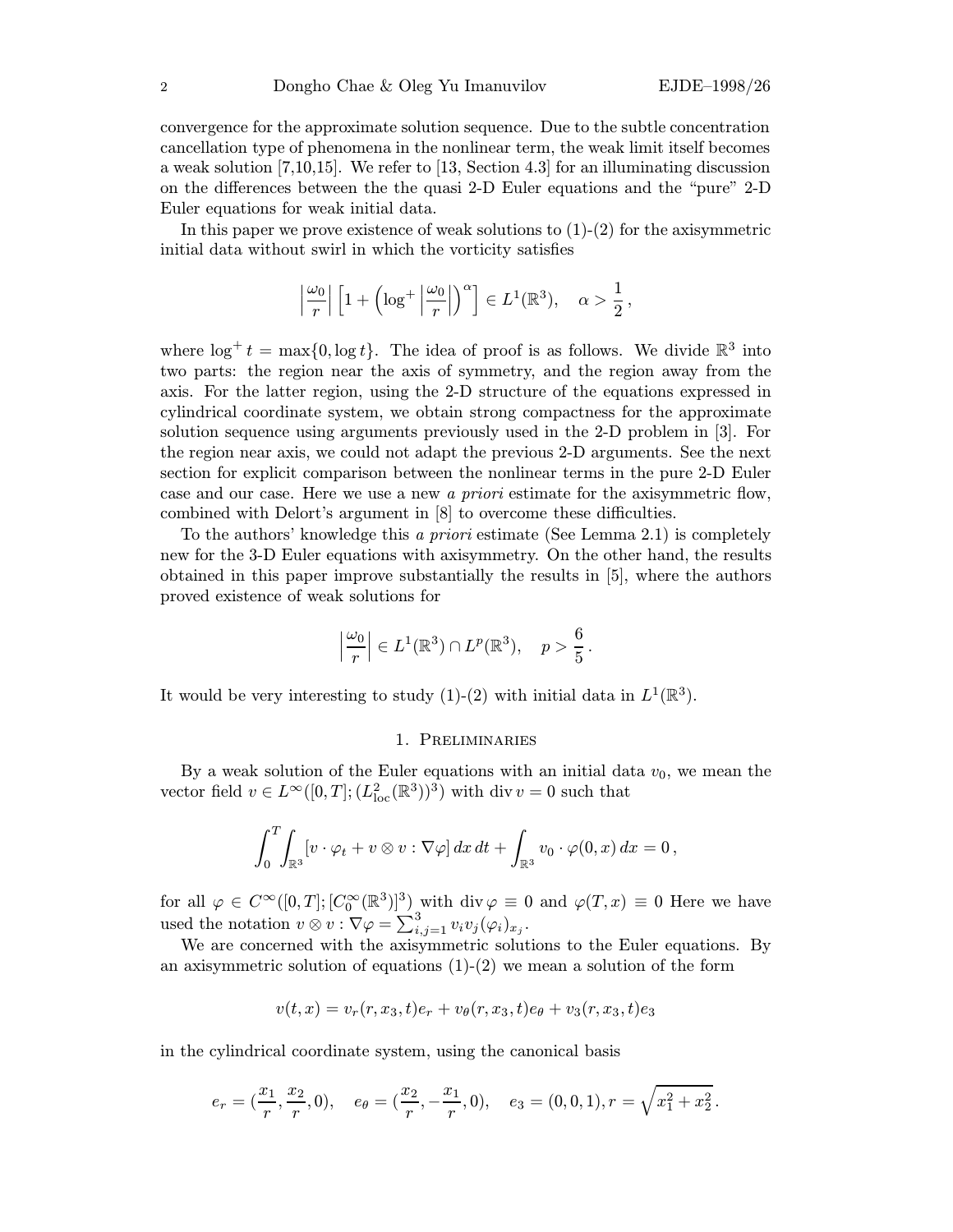For such flows the first equation in (1) can be written as

$$
\frac{\tilde{D}v_r}{Dt} - \frac{(v_\theta)^2}{r} = -\frac{\partial p}{\partial r},\tag{3}
$$

$$
\frac{\tilde{D}}{Dt}(rv_{\theta}) = 0, \qquad (4)
$$

$$
\frac{\tilde{D}v_3}{\partial t} = -\frac{\partial p}{\partial x_3},\tag{5}
$$

for each component of velocity in the cylindrical coordinate system, where

$$
\frac{\tilde{D}}{Dt} = \frac{\partial}{\partial t} + v_r \frac{\partial}{\partial r} + v_3 \frac{\partial}{\partial x_3}.
$$

On the other hand, the second equation of (1) becomes

$$
\frac{\partial}{\partial r}(rv_r) + \frac{\partial}{\partial x_3}(rv_3) = 0.
$$
\n(6)

We observe that  $\theta$ -component of the vorticity equation is written as

$$
\frac{\tilde{D}}{Dt}\left(\frac{\omega_{\theta}}{r}\right) = \frac{1}{r^4} \frac{\partial}{\partial x_3} (rv_{\theta})^2 ,\qquad (7)
$$

where

$$
\omega_{\theta} = \frac{\partial v_r}{\partial x_3} - \frac{\partial v_3}{\partial r} \tag{8}
$$

is the  $\theta$ –component of the vorticity vector  $\omega$ . If we assume that the initial velocity

$$
v_0 \in V^m = \{ v \in [H^m(\mathbb{R}^3)]^3 : \text{ div } v = 0 \}
$$

with  $m \geq 4$  is axisymmetric, then due to the symmetry properties of the Euler equations, and by the existence of local unique classical solutions [12], the solution remains axisymmetric during its existence. Here we used the standard Sobolev space

$$
H^m(\mathbb{R}^3) = \{ u \in L^2(\mathbb{R}^3) : D^{\alpha} u \in L^2(\mathbb{R}^3), \ |\alpha| \le m \}.
$$

Furthermore, if  $v_0$  has no "swirl" component, i.e.  $v_{0,\theta}=0$ , then (4) and (7) imply that

$$
\frac{\tilde{D}}{Dt}\left(\frac{\omega_{\theta}}{r}\right) = 0 \quad \forall t > 0.
$$
\n(9)

We observe that in this case the vorticity becomes  $\omega(t, x) = \omega_{\theta}(t, r, x_3)e_{\theta}$ . Thus, we have, in particular,

$$
|\omega(t,x)| = |\omega_{\theta}(t,r,x_3)|,
$$

where  $|\cdot|$  denotes the Euclidean norm in  $\mathbb{R}^3$  in the left hand side, and the absolute value in the right hand side of the equation. In [17] Saint-Raymond proved existence of a global unique smooth solution for smooth  $v_0$  without swirl.

Below we show explicitly the difference between the nonlinear terms for the 2-D Euler equations and those for 3-D Euler equations with axisymmetry and without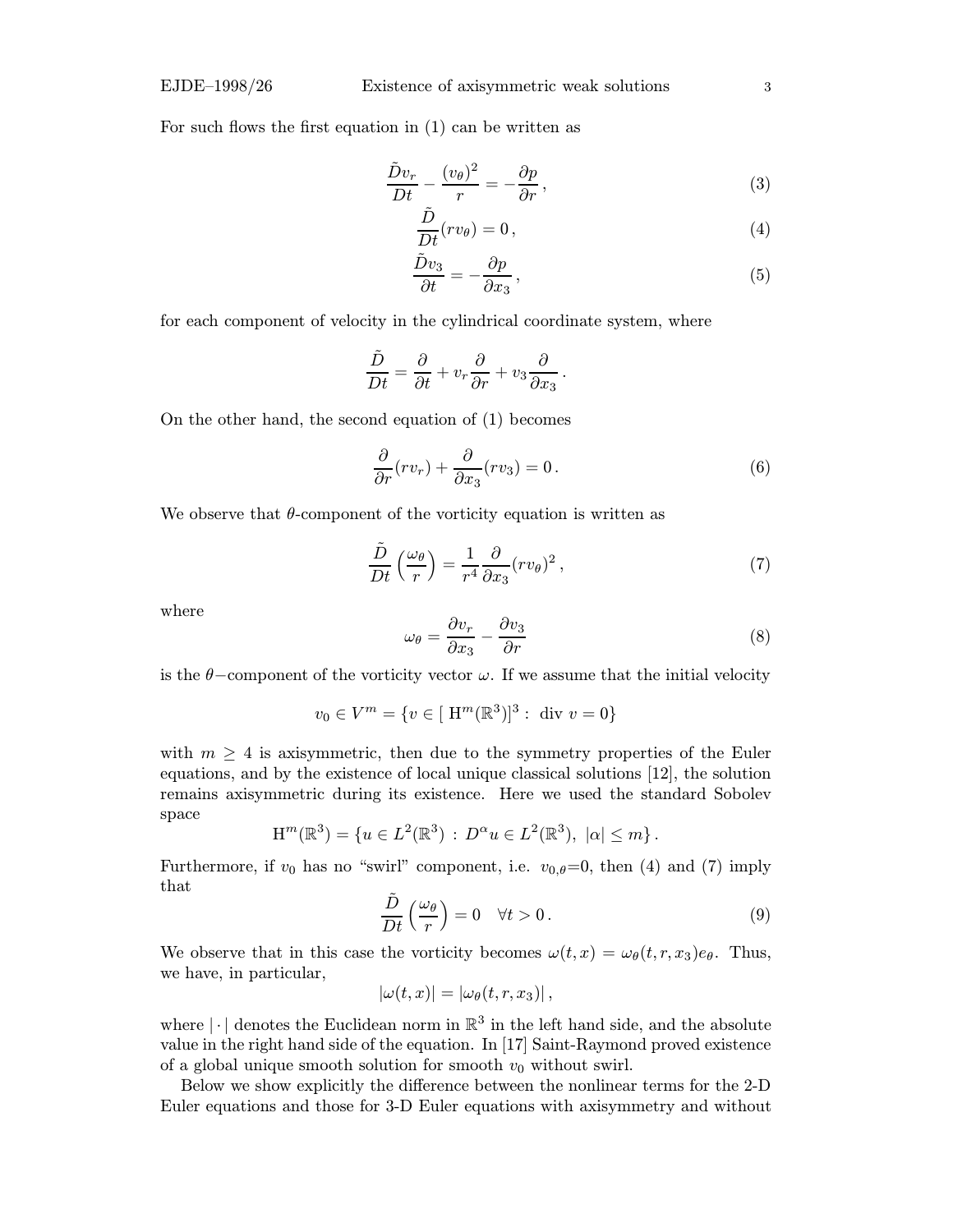swirl. In the weak formulation of the 2-D Euler equations, if we use a test function of the form  $\varphi = \left(-\frac{\partial \psi}{\partial x_2}, \frac{\partial \psi}{\partial x_1}\right)$  in order to satisfy div  $\varphi = 0$ , then

$$
\int_0^T \int_{\mathbb{R}^2} \left[ v \otimes v : \nabla \varphi \right] dx dt = \int_0^T \int_{\mathbb{R}^2} \left[ (v_1^2 - v_2^2) \frac{\partial^2 \psi}{\partial x_1 \partial x_2} - v_1 v_2 \left( \frac{\partial^2 \psi}{\partial x_1^2} - \frac{\partial^2 \psi}{\partial x_2^2} \right) \right] dx dt.
$$

On the other hand, in the axisymmetric 3-D Euler equation without swirl, if we use as a test function  $\varphi(t,x) = \varphi_r(t,r,x_3)e_r + \varphi_3(t,r,x_3)e_3$  with

$$
\varphi_r = \frac{1}{r} \frac{\partial \psi}{\partial x_3}, \quad \varphi_3 = -\frac{1}{r} \frac{\partial \psi}{\partial r}
$$

to satisfy  $\frac{\partial (r\varphi_r)}{\partial r} + \frac{\partial (r\varphi_3)}{\partial x_3} = 0$ , then

$$
\int_0^T \int_{\mathbb{R}^3} [v \otimes v : \nabla \varphi] \, dx \, dt = 2\pi \int_0^T \int_{\mathbb{R} \times \mathbb{R}_+} \left[ (v_r^2 - v_3^2) \frac{\partial^2 \psi}{\partial r \partial x_3} - v_r v_3 \left( \frac{\partial^2 \psi}{\partial r^2} - \frac{\partial^2 \psi}{\partial x_3^2} \right) \right. \\ \left. + \frac{v_r v_3}{r} \frac{\partial \psi}{\partial r} - \frac{v_r^2}{r} \frac{\partial \psi}{\partial x_3} \right] dr \, dx_3 \, dt \, .
$$

Here we have extra two nonlinear terms compared to the 2-D case, which have apparent singularities on the axis of symmetry.

Before closing this section, we provide a brief introduction to the Orlicz spaces. For more details see [1,9], and for applications to the 2-D Euler equations, see [3,16]. By an N-function we mean a real valued function  $A(t)$ ,  $t \geq 0$  which is continuous, increasing, convex, and satisfies

$$
\lim_{t \to 0} \frac{A(t)}{t} = 0, \quad \lim_{t \to \infty} \frac{A(t)}{t} = +\infty.
$$

We say that  $A(t)$  satisfies  $\Delta_2$ -condition near infinity if there exist  $k > 0$ ,  $t_0 \geq 0$ such that

$$
A(2t) \leq kA(t) \quad \forall t \geq t_0.
$$

We denote  $A(t) \succ B(t)$  if for every  $k > 0$ 

$$
\lim_{t \to \infty} \frac{A(kt)}{B(t)} = \infty.
$$

Let  $\Omega$  be a domain in  $\mathbb{R}^n$ . Then the Orlicz class  $K_A(\Omega)$  is defined as the set all functions u such that  $\int_{\Omega} A(|u(x)|) dx < \infty$ . On the other hand, the Orlicz space  $L_A(\Omega)$  is defined as the linear hull of the Orlicz class  $K_A(\Omega)$ . The set  $L_A(\Omega)$  is a Banach space equipped with the Luxembourg norm

$$
||u||_A = \inf \left\{ k : \int_{\Omega} A(\frac{u}{k}) dx \le 1 \right\}.
$$

In general  $K_A(\Omega) \subset L_A(\Omega)$ , but in case the domain  $\Omega$  is bounded in  $\mathbb{R}^n$ , and the N-function A satisfies the  $\Delta_2$ -condition near infinity we have  $K_A(\Omega) = L_A(\Omega)$  (see [1]). For example  $L^p(\Omega)$ ,  $1 < p < \infty$  is an Orlicz space with N-functions given by  $\ddot{A}(t)=t^p.$ 

Recall that for a bounded domain  $\Omega$  we have the continuous imbedding, [1],

$$
L_A(\Omega) \hookrightarrow L_B(\Omega)
$$
 if  $A(t) > B(t)$ .

Also recall the following duality relations [3, Lemma 4]. (Below  $X^*$  denotes the dual of  $X$ )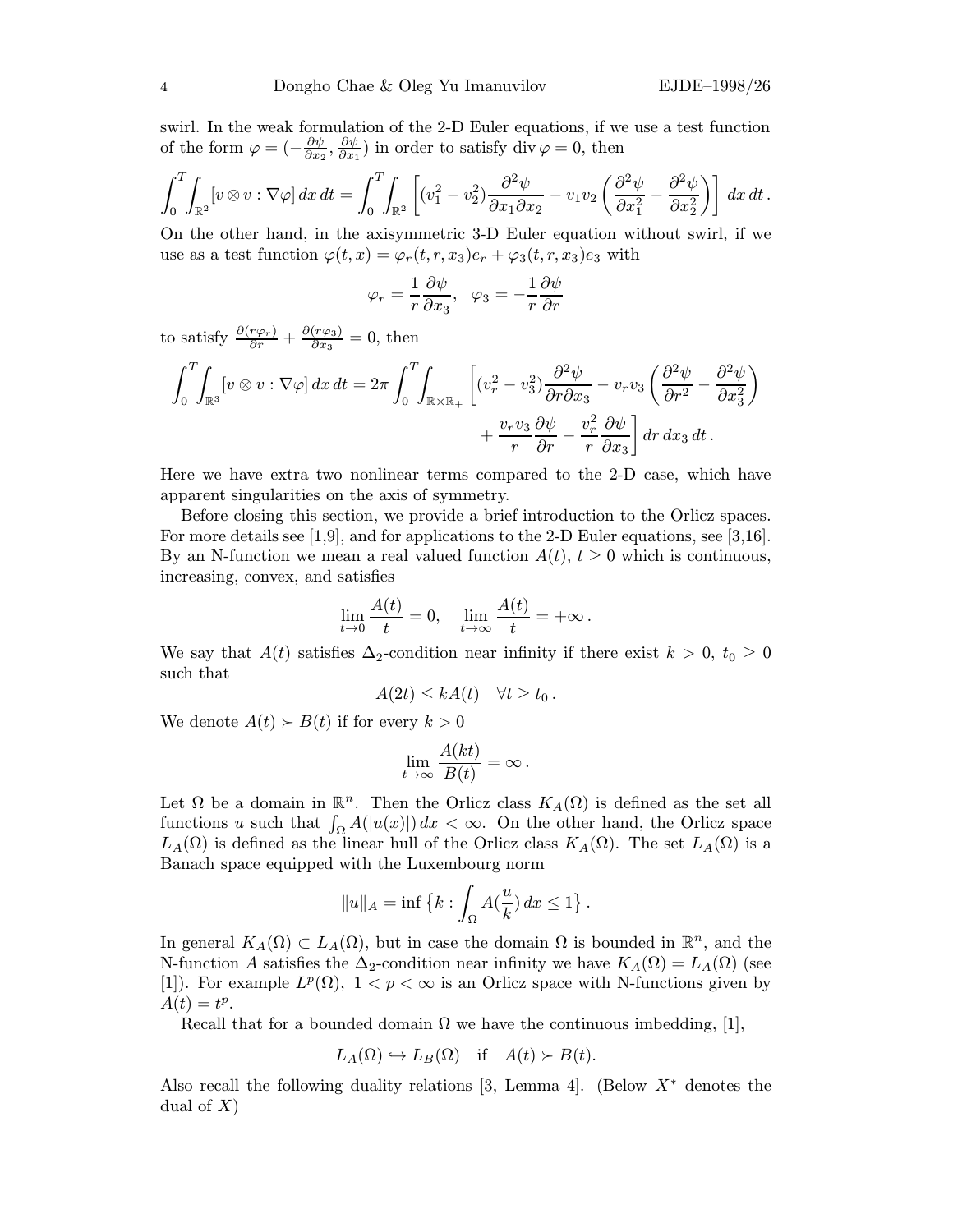**Lemma 1.1.** Let  $\Omega$  be a bounded domain in  $\mathbb{R}^n$ , and  $\alpha > 0$ . Let  $A(\cdot), B(\cdot)$  be N-functions given by  $A(t) = t(\log^+ t)^\alpha$ ,  $B(t) = \exp(t^{q/\alpha}) - 1$ , where  $t \ge 0$ . Then, we have

$$
L_B(\Omega) = L_A^*(\Omega).
$$

By the Orlicz-Sobolev space  $W^m L_A(\Omega)$  we mean a subspace of the Orlicz space  $L_A(\Omega)$  consisting of functions u such that the distributional derivatives  $D^{\alpha}u$  are contained in  $L_A(\Omega)$  for all multi-index  $\alpha'$  with  $|\alpha| \leq m$ , equipped with a Banach space norm

$$
||u||_{m,A} = \max_{|\alpha| \le m} ||D^{\alpha}u||_A.
$$

The following lemma corresponds to a special case of the general result by Donaldson and Trudinger [9].

**Lemma 1.2.** Let  $\Omega \subset \mathbb{R}^2$  be a bounded domain, and  $B(t) = \exp(t^2) - 1$ , then we have a continuous imbedding

$$
H_0^1(\Omega) \hookrightarrow L_B(\Omega).
$$

Moreover, for any N-function  $A(t)$  with  $A(t) \prec B(t)$  we have a compact imbedding

$$
H^1_0(\Omega)\hookrightarrow\hookrightarrow L_A(\Omega).
$$

Combining dual of the compact imbedding in Lemma 1.2, and Lemma 1.1 we have

Corollary 1.1. Let  $\Omega \subset \mathbb{R}^2$  be a bounded domain and  $A(t) = t(\log^+ t)^\alpha$  with  $\alpha > \frac{1}{2}$ . Then we have the compact imbedding

$$
L_A(\Omega)\hookrightarrow\hookrightarrow H^{-1}(\Omega).
$$

## 2. Main Results

Our main result is as follows:

**Theorem 2.1.** Suppose  $\alpha > \frac{1}{2}$  is given. Let  $v_0 \in V^0$  be an axisymmetric initial data with  $v_{0,\theta} \equiv 0$ , and  $\left| \frac{\omega_0}{r} \right| \left[ 1 + (\log^+ \left| \frac{\omega_0}{r} \right|)^{\alpha} \right] \in L^1(\mathbb{R}^3)$ . Then there exists a weak solution of problem  $(1)-(2)$ . Moreover, the solution satisfies

$$
||v(t,\cdot)||_{V^0}\leq ||v_0||_{V^0},
$$

and

$$
\int_{\mathbb{R}^3} \left| \frac{\omega(t, \cdot)}{r} \right| \left[ 1 + \left( \log^+ \left| \frac{\omega(t, \cdot)}{r} \right| \right)^\alpha \right] dx \le \int_{\mathbb{R}^3} \left| \frac{\omega_0}{r} \right| \left[ 1 + \left( \log^+ \left| \frac{\omega_0}{r} \right| \right)^\alpha \right] dx
$$

for almost every  $t \in [0, \infty)$ .

In this section our aim is to prove the above theorem. Below we denote

$$
Q = [0, T] \times \mathbb{R}^3, \quad G = \{ (r, x_3) \in \mathbb{R}^2 \mid r > 0, x_3 \in \mathbb{R} \}.
$$

We start from establishment of the following a priori estimate.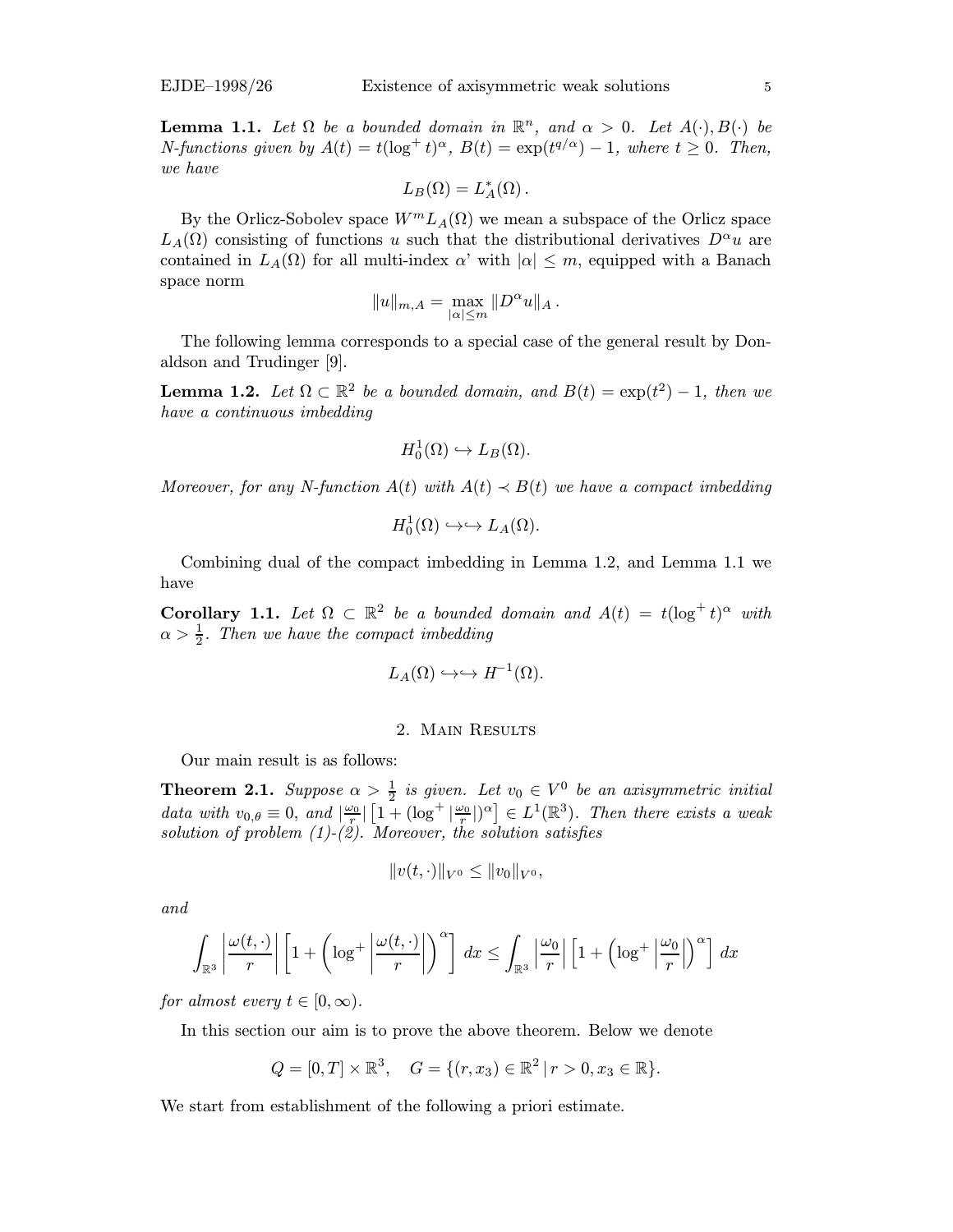**Lemma 2.1.** Let  $v(t, x) \in C([0, T]; [C^1(\overline{\mathbb{R}^3}) \cap H^1(\mathbb{R}^3)]^3) \cap C([0, T]; V^0)$  be the classical solution of the Euler equations for the axisymmetric initial data  $v_0$  without the swirl component, and with the vorticity satisfying  $\frac{\omega_0}{r} \in L^1(\mathbb{R}^3)$ . Then the following estimate holds:

$$
\int_0^T \int_{\mathbb{R}^3} \frac{1}{1+x_3^2} \left(\frac{v_r}{r}\right)^2 dx dt \le C \left( \|v_0\|_{V^0}^2 + \left\|\frac{\omega_0}{r}\right\|_{L^1(\mathbb{R}^3)} \right). \tag{10}
$$

Proof. The velocity conservation law for the Euler equations implies the estimate

$$
\|\sqrt{r}v_r\|_{L^{\infty}(0,T;L^2(G))} + \|\sqrt{r}v_3\|_{L^{\infty}(0,T;L^2(G))} \leq C\|v_0\|_{V^0}.
$$
\n(11)

Moreover, (9) immediately yields the estimate for  $L^1$ -norm of vorticity

$$
\|\omega(t,\cdot)\|_{L^1(G)} \le \|\omega_0\|_{L^1(G)}.
$$

We set  $\rho(x_3) = \int_{-\infty}^{x_3} 1/(1 + \tau^2) d\tau$ . Multiplying (9) by  $2\pi r \rho(x_3)$  scalarly in  $L^2(0,T;L^2(G))$  and integrating by parts, we obtain

$$
0 = \int_{\mathbb{R}^3} \frac{\rho \omega_\theta}{r} dx \Big|_0^T - \int_0^T \int_G 2\pi \rho' v_3 \omega_\theta dr dx_3 dt
$$
  
\n
$$
= \int_{\mathbb{R}^3} \frac{\rho \omega_\theta}{r} dx \Big|_0^T + \int_0^T \int_G 2\pi \rho' v_3 \left( \frac{\partial v_3}{\partial r} - \frac{\partial v_r}{\partial x_3} \right) dr dx_3 dt
$$
  
\n
$$
= \int_{\mathbb{R}^3} \frac{\rho \omega_\theta}{r} dx \Big|_0^T - \int_0^T \int_{-\infty}^{+\infty} \pi \rho' v_3^2(t, 0, x_3) dx_3 dt
$$
  
\n
$$
+ \int_0^T \int_G 2\pi \left( \rho'' v_3 v_r + \rho' v_r \frac{\partial v_3}{\partial x_3} \right) dr dx_3 dt,
$$
\n(12)

where we used the regularity assumption of solution  $v$ , and the integration by parts used above can be justified easily. Indeed,

$$
\int_{0}^{T} \int_{G} 2\pi \rho' v_{3} \left( \frac{\partial v_{3}}{\partial r} - \frac{\partial v_{r}}{\partial x_{3}} \right) dr dx_{3} dt
$$
\n
$$
= \lim_{r_{k} \to +\infty} 2\pi \int_{0}^{T} \int_{-\infty}^{+\infty} \int_{0}^{r_{k}} \rho' v_{3} \frac{\partial v_{3}}{\partial r} dr dx_{3} dt
$$
\n
$$
- \lim_{b_{k} \to +\infty} 2\pi \int_{0}^{T} \int_{-b_{k}}^{b_{k}} \int_{0}^{\infty} \rho' v_{3} \frac{\partial v_{r}}{\partial x_{3}} dr dx_{3} dt
$$
\n
$$
= - \int_{0}^{T} \int_{-\infty}^{+\infty} \pi \rho' v_{3}^{2}(t, 0, x_{3}) dx dt + \lim_{r_{k} \to +\infty} \int_{0}^{T} \int_{-\infty}^{+\infty} \pi \rho' v_{3}^{2}(t, r_{k}, x_{3}) dx_{3} dt
$$
\n
$$
- \lim_{b_{k} \to +\infty} \int_{0}^{T} \int_{0}^{\infty} 2\pi \rho' v_{3} v_{r} dr dt \Big|_{-b_{k}}^{b_{k}}
$$
\n
$$
+ \lim_{b_{k} \to +\infty} \int_{0}^{T} \int_{-b_{k}}^{b_{k}} \int_{0}^{\infty} 2\pi \left( \rho'' v_{3} v_{r} + \rho' v_{r} \frac{\partial v_{3}}{\partial x_{3}} \right) dr dx_{3} dt.
$$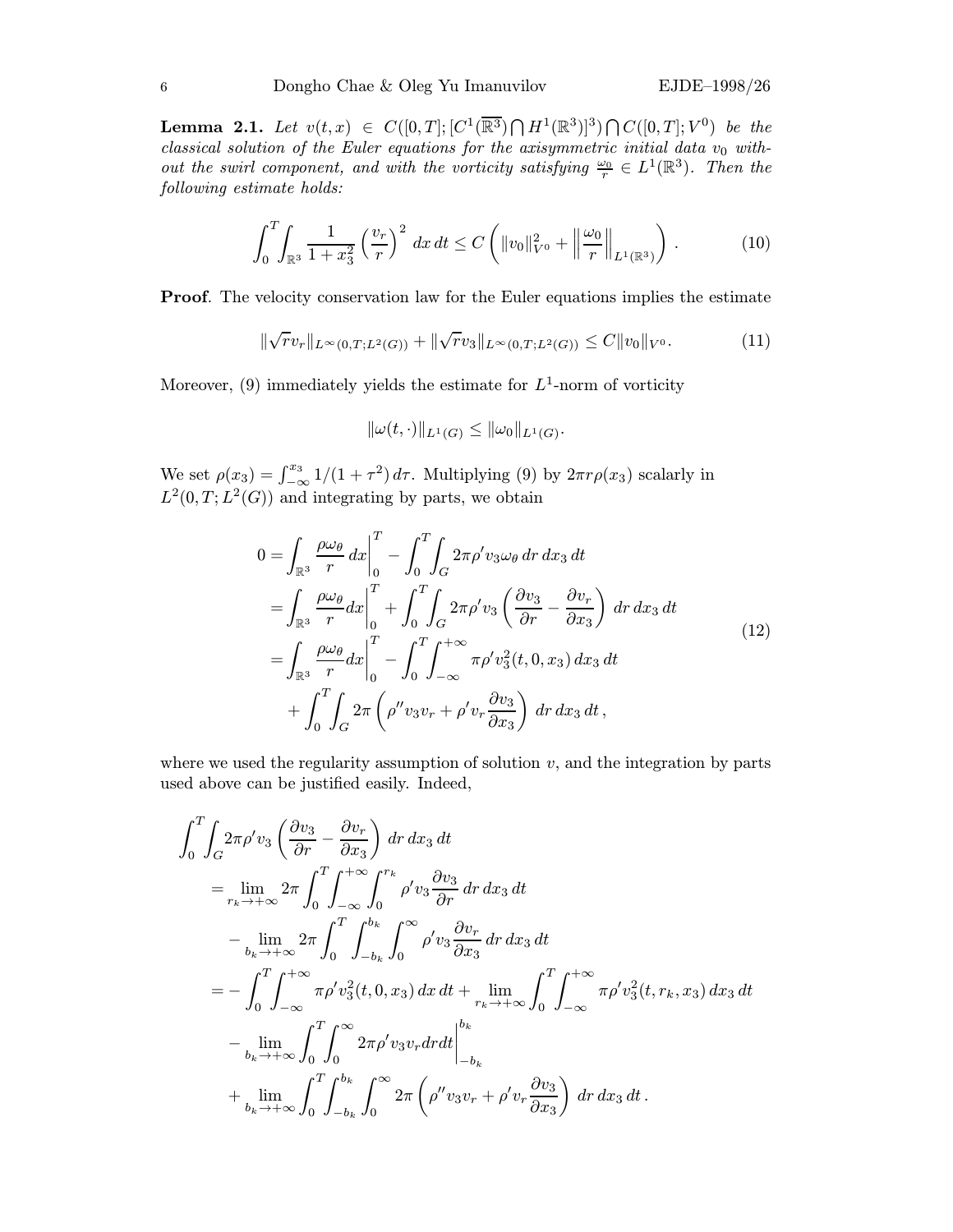for all sequence  $r_k \to +\infty$ . Since  $v \in C([0, T]; (C^1(\overline{R^3}))^3)$ ,

$$
\int_{(0,T)\times\mathbb{R}^3} |v|^2 dx dt = 2\pi \int_0^{+\infty} \left( \int_0^T \int_{-\infty}^{+\infty} |v|^2 dx_3 dt \right) r dr
$$
  
=  $2\pi \int_{-\infty}^{\infty} \left( \int_0^T \int_0^{+\infty} |v|^2 r dr dt \right) dx_3 < \infty$ ,

and  $\lim_{x_3 \to \infty} \rho'(x_3) = 0$  one can find a sequence  $r_k \to +\infty$  and  $b_k \to +\infty$  such that

$$
\int_0^T \int_{-\infty}^{\infty} \rho' v_3^2(t, r_k, x_3) \, dx_3 \, dt \to 0, \quad \lim_{b_k \to +\infty} \int_0^T \int_0^{\infty} 2\pi \rho v_3 v_r \, dt \, dr \bigg|_{-b_k}^{b_k} \to 0.
$$

From (6) we have

$$
\frac{\partial v_3}{\partial x_3} = -\frac{v_r}{r} - \frac{\partial v_r}{\partial r}.
$$
\n(13)

Therefore (12) and (13) imply

$$
0 = \int_{\mathbb{R}^3} \rho \frac{\omega_\theta}{r} dx \Big|_0^T - \int_0^T \int_{-\infty}^{+\infty} \pi \rho' v_3^2(t, 0, x_3) dx_3 dt + \int_0^T \int_G 2\pi \left( \rho'' v_3 v_r - \rho' \frac{(v_r)^2}{r} - \rho' v_r \frac{\partial v_r}{\partial r} \right) dr dx_3 dt. \quad (14)
$$

Since, by assumption,  $v(t, x)$  is a smooth and axisymmetric vector field

$$
v_r(t,0,x_3) = 0 \quad \forall \, t \in \mathbb{R}^1_+, \ x_3 \in \mathbb{R}^1.
$$

Thus integration by parts in (14), which can be justified similarly to the above, implies

$$
\int_0^T \int_{-\infty}^{+\infty} \pi \rho' v_3^2(t, 0, x_3) dx_3 dt + \int_0^T \int_G 2\pi \rho' (x_3) \frac{(v_r)^2}{r} dr dx_3 dt
$$
  
= 
$$
\int_0^T \int_G 2\pi \rho'' v_3 v_r dr dx_3 dt + \int_{\mathbb{R}^3} \rho \frac{\omega_\theta}{r} dx \Big|_0^T.
$$

Since  $\rho'(x_3) > 0, |\rho(x_3)| < C$  for all  $x_3 \in \mathbb{R}^1$  we obtain the inequality

$$
2\pi \int_0^T \int_G \left| \rho' \frac{(v_r)^2}{r} \right| dr dx_3 dt \leq 2\pi \int_0^T \int_G |\rho'' v_3 v_r| dr dx_3 dt + C \left\| \frac{\omega_0}{r} \right\|_{L^1(\mathbb{R}^3)} \leq 2\pi \left( \int_0^T \int_G \rho' \frac{(v_r)^2}{r} dr dx_3 dt \right)^{\frac{1}{2}} \left( \int_0^T \int_G r v_3^2 \frac{(\rho'')^2}{\rho'} dr dx_3 dt \right)^{\frac{1}{2}} + C \left\| \frac{\omega_0}{r} \right\|_{L^1(\mathbb{R}^3)}.
$$

Hence by the Cauchy-Bunyakovskii inequality we have

$$
\int_0^T \int_G |\rho'| \frac{(v_r)^2}{r} dr dx_3 dt \le C \left( \int_0^T \int_{\mathbb{R}^3} v_3^2 \frac{|\rho''|^2}{\rho'} dx dt + \left\| \frac{\omega_{0,\theta}}{r} \right\|_{L^1(\mathbb{R}^3)} \right). \tag{15}
$$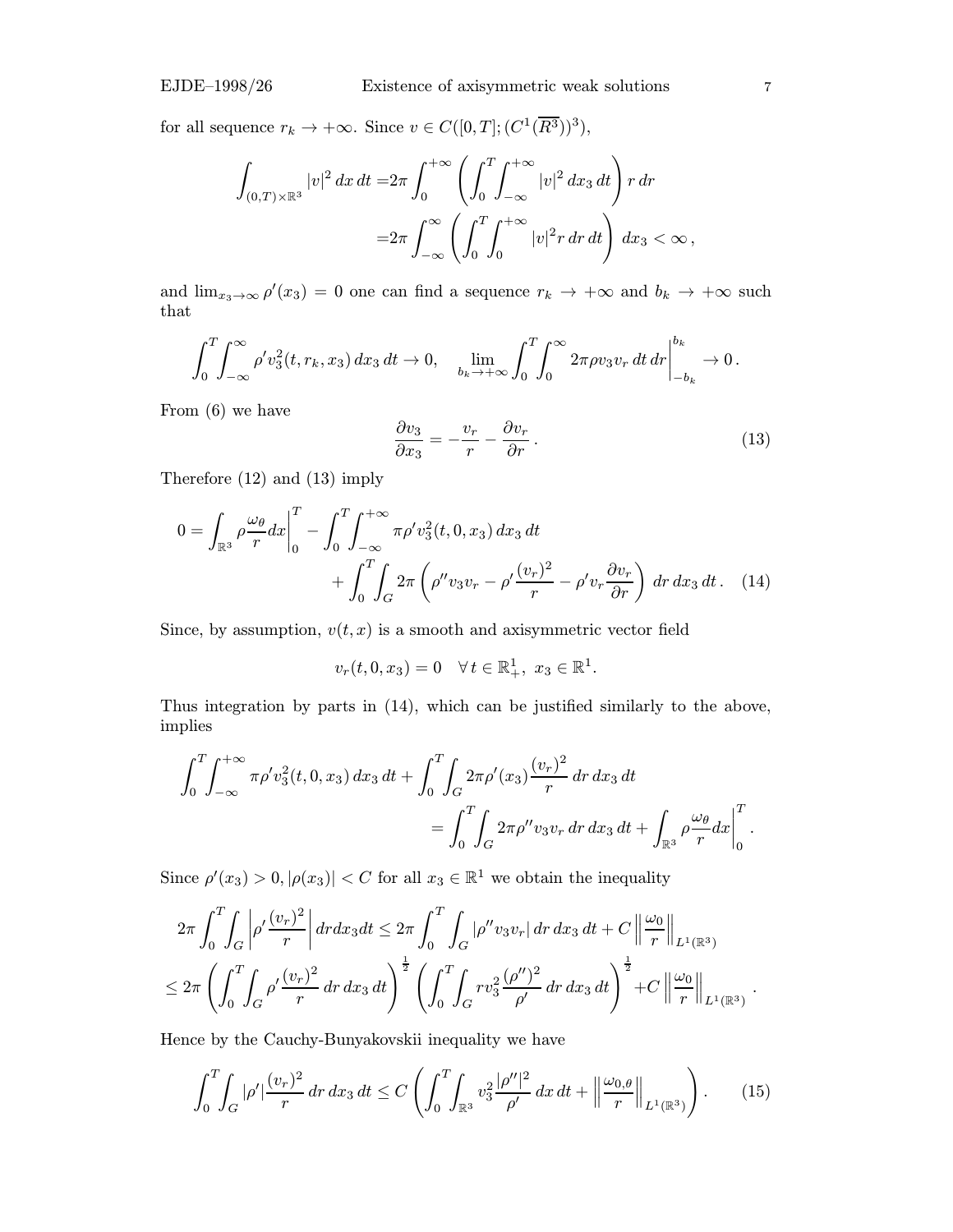Since  $\sup_{x_3 \in \mathbb{R}} |\rho''(x_3)|^2/|\rho'(x_3)| \leq C$ , inequalities (11) and (15) imply the estimate (10).

Now, let  $v_0^{\varepsilon}$  be an axisymmetric initial datum without the swirl component such that

$$
v_0^{\varepsilon} \to v_0 \text{ in } V^0, \quad v_0^{\varepsilon} \in (C^{\infty}(\mathbb{R}^3))^3, \quad \frac{\omega_{0,\theta}^{\varepsilon}}{r} \to \frac{\omega_{0,\theta}}{r} \text{ in } L^1(\mathbb{R}^3). \tag{16}
$$

Such an approximation  $v_0^{\varepsilon}$  for any axisymmetric function,  $v_0 \in V^0$  without swirl was constructed in [17] for example. In [17] also, it was proved that in this case there exists a unique solution of the problem (1)-(2),  $v_{\varepsilon}(t, \cdot) \in C([0,T]; [C^2(\mathbb{R}^3)]^3) \cap$  $L^2(0,T;H^1(\mathbb{R}^3))$ . Without loss of generality, passing to a subsequence if it is necessary, we may assume that

$$
v^{\varepsilon} \to v \text{ weakly in } [L^{2}((0, T) \times \mathbb{R}^{3})]^{3}. \tag{17}
$$

We have

**Lemma 2.2.** Let  $\{v^{\varepsilon}(x,t)\}_{{\varepsilon}\in(0,1)}$  be a sequence of smooth solutions of (1)-(2) associated with the initial datum  $\{v_0^{\varepsilon}\}\$  with axisymmetry and without swirl, and satisfying (16) and (17). Then, for each  $\varphi \in C([0,T]; C_0(\mathbb{R}^3))$ , we have

$$
\int_{Q} [(v_r^{\varepsilon})^2 - (v_3^{\varepsilon})^2] \varphi \, dx \, dt \to \int_{Q} [(v_r)^2 - (v_3)^2] \varphi \, dx \, dt \, \text{ as } \varepsilon \to +0 \,. \tag{18}
$$

Remark. The above lemma is very similar to Delort's in [8], where he proved it in particular under the assumptions on the sequence  $\{v^{\varepsilon}(x,t)\}\$  that

 $\omega_{\theta}^{\varepsilon}(x,t) \ge 0$  almost everywhere in  $(0,T) \times \mathbb{R}^3$ , and  $\{\omega_\theta^\varepsilon\}$  is uniformly bounded in  $L^\infty(0,\infty;L^1(\overline{\mathbb{R}}_+\times\mathbb{R},(1+r^2)\,dr\,dx_3))$ .

In our case, however, we only need to assume  $\frac{\omega_0}{r} \in L^1(\mathbb{R}^3)$ , and  $\{v^{\varepsilon}\}\$ is the associated sequence of approximated solutions.

Proof of Lemma 2.2. We follow Delort's arguments. Denote

$$
(\Delta^{-1} f)(x) = -\frac{1}{4\pi} \int_{\mathbb{R}^3} \frac{f(y)}{|x - y|} \, dy \, .
$$

Relation  $v^{\varepsilon} = -\Delta^{-1}$ curl  $\omega^{\varepsilon}$  implies

$$
v_1^{\varepsilon} = \Delta^{-1} \partial_3 \omega_2^{\varepsilon} ,
$$
  
\n
$$
v_2^{\varepsilon} = -\Delta^{-1} \partial_3 \omega_1^{\varepsilon} ,
$$
  
\n
$$
v_3^{\varepsilon} = \Delta^{-1} (\partial_2 \omega_1^{\varepsilon} - \partial_1 \omega_2^{\varepsilon} ) .
$$

Let  $\Phi \in C_0^{\infty}(\mathbb{R}^3)$ , in  $\Phi \geq 0, \Phi \equiv 1$  for all  $(t, x) \in \text{supp }\varphi$ . Set

$$
\varphi v_1^{\varepsilon} = \varphi \Delta^{-1} \partial_3 (\Phi \omega_2^{\varepsilon}) + w_1^{\varepsilon} ,
$$
  

$$
\varphi v_2^{\varepsilon} = -\varphi \Delta^{-1} \partial_3 (\Phi \omega_2^{\varepsilon}) + w_2^{\varepsilon} ,
$$
  

$$
\varphi v_3^{\varepsilon} = \varphi \Delta^{-1} (\partial_2 (\Phi \omega_1^{\varepsilon}) - \partial_1 (\Phi \omega_2^{\varepsilon})) + w_3^{\varepsilon} ,
$$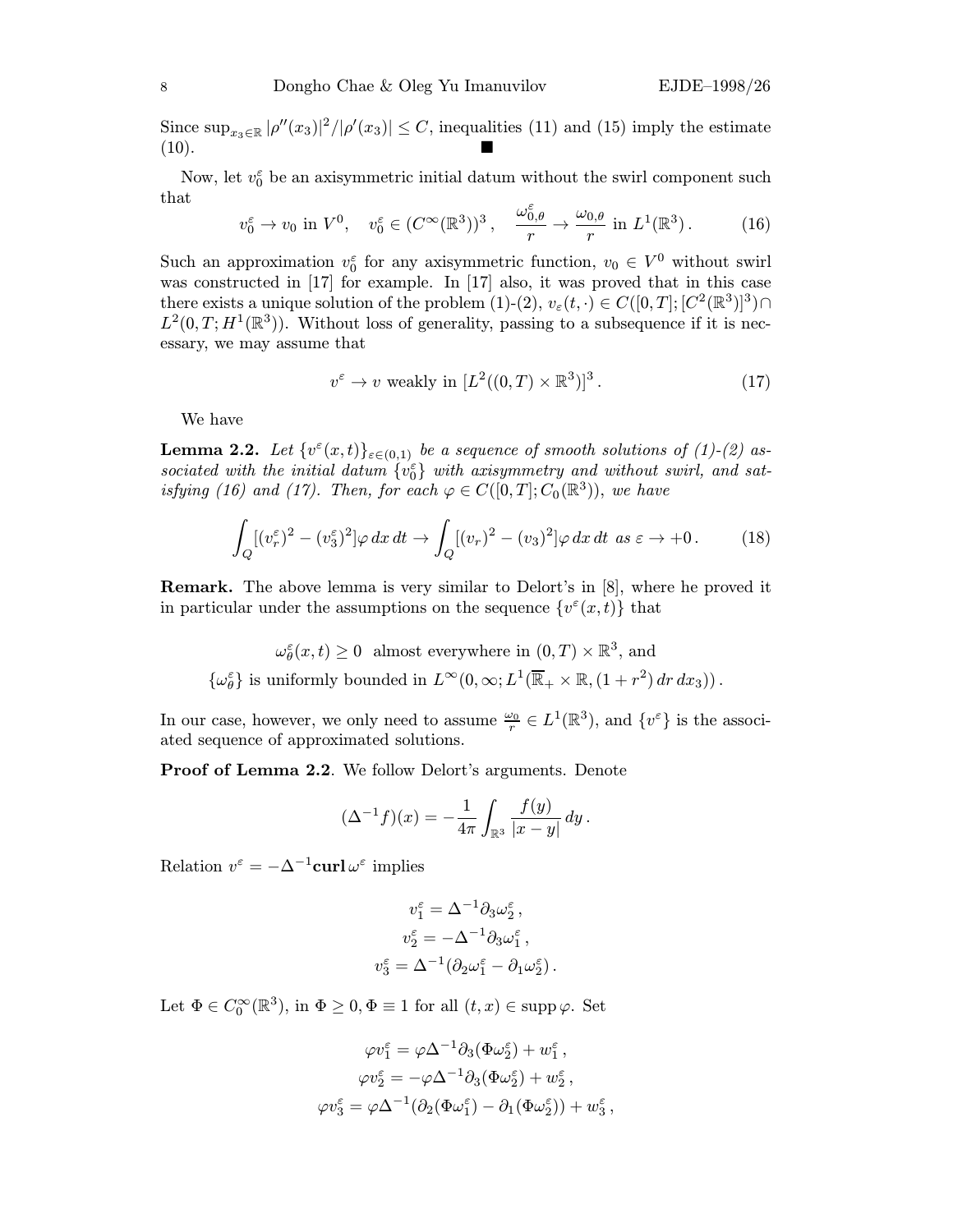where

$$
\begin{gathered} w_1^\varepsilon = \varphi[\Phi, \Delta^{-1}\frac{\partial}{\partial x_3}]\omega_2^\varepsilon\,,\\ w_2^\varepsilon = -\varphi[\Phi, \Delta^{-1}\frac{\partial}{\partial x_3}]\omega_1^\varepsilon\,,\\ w_3^\varepsilon = \varphi([\Phi, \Delta^{-1}\frac{\partial}{\partial x_2}]\omega_1^\varepsilon - [\Phi, \Delta^{-1}\frac{\partial}{\partial x_1}]\omega_2^\varepsilon)\,, \end{gathered}
$$

where  $[A, B] = AB - BA$  is the commutator of operators A, B, and  $\partial_i = \partial/\partial_{x_i}$ . Note that  $w_i^{\varepsilon}$  are uniformly bounded in  $L^{\infty}(0,T; \mathrm{H}^1_{\mathrm{loc}}(\mathbb{R}^3)) \cap H^1(0,T; H^{-4}_{\mathrm{loc}}(\mathbb{R}^3))$ for each  $i = 1, 2, 3$ . Really let us prove this claim for example for  $w_1^{\varepsilon}$ . Denote  $z_{\varepsilon} = \Delta^{-1} \frac{\partial}{\partial x_3} (\Phi \omega_2^{\varepsilon})$ . Then  $\Delta z_{\varepsilon} = \frac{\partial}{\partial x_3} (\Phi \omega_2^{\varepsilon})$ , and

$$
\Delta(\Phi v_1^{\varepsilon}) = \partial_3(\Phi \omega_2^{\varepsilon}) - \partial_3 \Phi \omega_2^{\varepsilon} + 2 \sum_{i=1}^3 \frac{\partial}{\partial x_i} (v_1^{\varepsilon} \frac{\partial \Phi}{\partial x_i}) - v_1^{\varepsilon} \Delta \Phi.
$$

Denote  $u_{\varepsilon} = \Phi v_1^{\varepsilon} - z_{\varepsilon}$ . Then

$$
\Delta u_{\varepsilon} = -\frac{\partial (\partial_3 \Phi v_1^{\varepsilon})}{\partial x_3} + \frac{\partial^2 \Phi}{\partial x_3^2} v_1^{\varepsilon} + \frac{\partial (\partial_3 \Phi v_3^{\varepsilon})}{\partial x_1} - \frac{\partial^2 \Phi}{\partial x_1 \partial x_3} v_3^{\varepsilon} + 2 \sum_{i=1}^3 \frac{\partial}{\partial x_i} (v_1^{\varepsilon} \frac{\partial \Phi}{\partial x_i}) - v_1^{\varepsilon} \Delta \Phi
$$

and

$$
u_{\varepsilon} = \Delta^{-1} \left( -\frac{\partial (\partial_3 \Phi v_1^{\varepsilon})}{\partial x_3} + \frac{\partial (\partial_3 \Phi v_3^{\varepsilon})}{\partial x_1} + 2 \sum_{i=1}^3 \frac{\partial}{\partial x_i} (v_1^{\varepsilon} \frac{\partial \Phi}{\partial x_i}) \right) + \Delta^{-1} \left( \frac{\partial^2 \Phi}{\partial x_3^2} v_1^{\varepsilon} - \frac{\partial^2 \Phi}{\partial x_1 \partial x_3} v_3^{\varepsilon} - v_1^{\varepsilon} \Delta \Phi \right),
$$

where the first component of  $u_{\varepsilon}$  is bounded in  $L^{\infty}(0,T;H^1(\mathbb{R}^3))$ , and the second one is bounded in  $L^{\infty}(0,T; H_{\text{loc}}^1(\mathbb{R}^3))$  due to compactness of supp  $\Phi$  in  $[0,T] \times \mathbb{R}^3$ . Since the function  $\varphi$  also has a compact support in  $[0, T] \times \mathbb{R}^3$ , the first part of our statement is proved. To prove the uniform boundness of  $\frac{\partial w_1^{\varepsilon}}{\partial t}$  in  $L^2(0,T;H^{-4}_{loc}(\mathbb{R}^3))$ we first recall that for any smooth solution  $v$  of the 3-D Euler equations with initial data  $v_0$ , we have in general

$$
||v(t_1) - v(t_2)||_{H^{-3}(B_r)} \leq C(r)||v_0||_{V^0}^2 ||t_1 - t_2||
$$

for all  $t_1, t_2$  with  $0 < t_1 \leq t_2 < T$ , where  $B_r$  is a ball with the center 0 and radius  $r$  (see e.g. [5]). This estimate implies immediately that

$$
\left\|\frac{\partial v^{\varepsilon}}{\partial t}\right\|_{L^{\infty}(0,T;H^{-3}(B_r))} \leq C(r),\tag{19}
$$

where C is independent of  $\varepsilon$ . Taking the time derivative of  $u_{\varepsilon}$  we have

$$
\left\|\frac{\partial w^{\varepsilon}}{\partial t}\right\|_{L^{2}(0,T;H^{-4}(B_{r}))} \leq C(r) \left(\left\|\frac{\partial v^{\varepsilon}}{\partial t}\right\|_{L^{2}(0,T;H^{-3}(B_{r}))} + \|v^{\varepsilon}\|_{L^{2}(0,T;V^{0})}\right) \leq C(r).
$$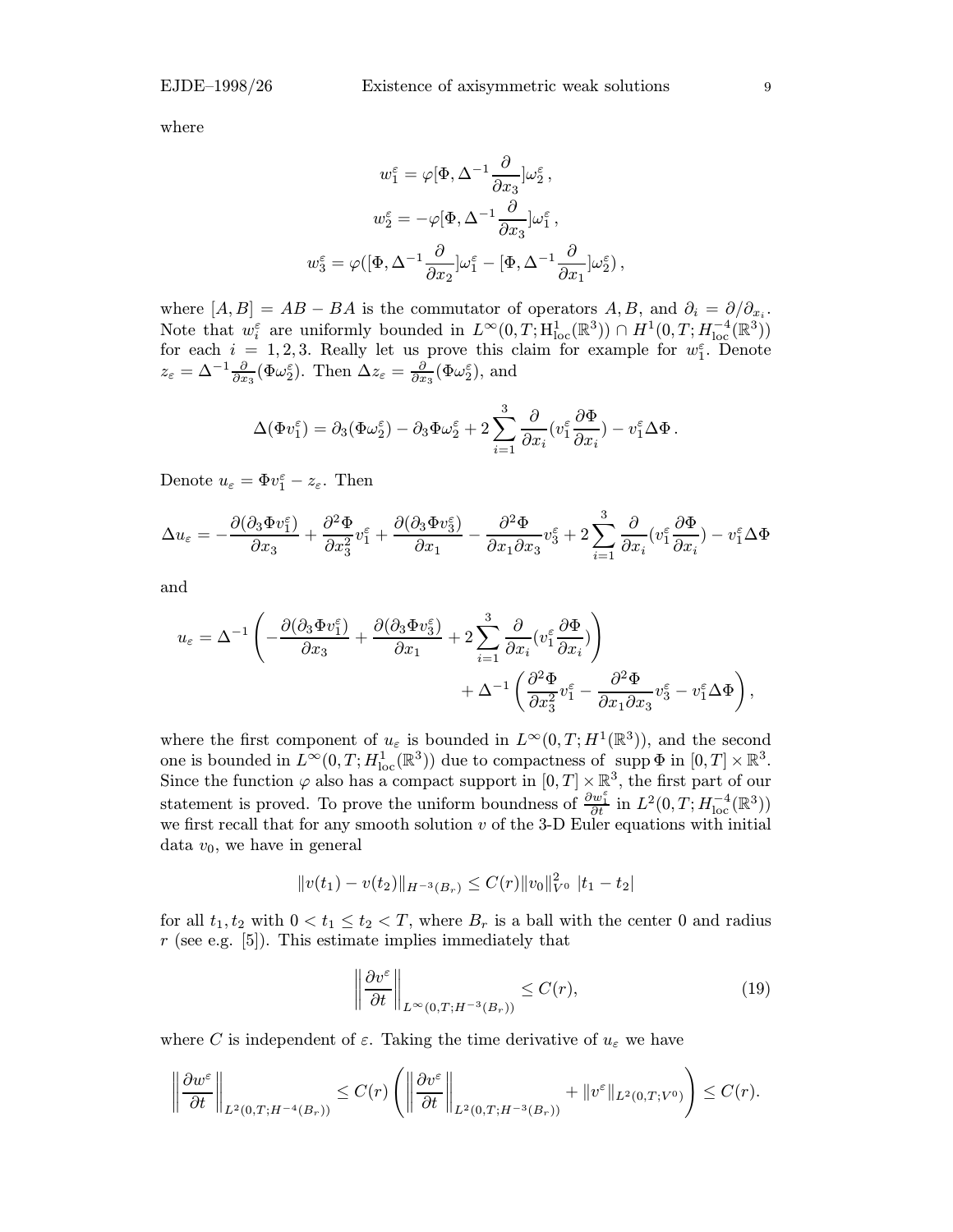Hence to prove (18) we need only to pass to the limit in the following equation.

$$
A^{\varepsilon} = \int_{Q} [(\Delta^{-1}\partial_{3}(\Phi\omega_{2}^{\varepsilon}))^{2} + (\Delta^{-1}\partial_{3}(\Phi\omega_{1}^{\varepsilon}))^{2} - (\Delta^{-1}\partial_{2}(\Phi\omega_{1}^{\varepsilon}))^{2} - (\Delta^{-1}\partial_{1}(\Phi\omega_{2}^{\varepsilon}))^{2} + 2(\Delta^{-1}\partial_{2}(\Phi\omega_{1}^{\varepsilon}))(\Delta^{-1}\partial_{1}(\Phi\omega_{2}^{\varepsilon}))]\varphi \,dx\,dt.
$$

After simplifications we have:

$$
A^{\varepsilon} = (\Phi\omega_2^{\varepsilon}, \varphi\Delta^{-2}(\partial_1^2 - \partial_3^2)(\Phi\omega_2^{\varepsilon}))_{L^2(Q)} + (\Phi\omega_1^{\varepsilon}, \varphi\Delta^{-2}(\partial_2^2 - \partial_3^2)(\Phi\omega_1^{\varepsilon}))_{L^2(Q)} - 2(\Phi\omega_1^{\varepsilon}, \varphi\Delta^{-2}\partial_1\partial_2(\Phi\omega_2^{\varepsilon}))_{L^2(Q)} + A_0^{\varepsilon} = A_1^{\varepsilon} + A_0^{\varepsilon},
$$

where

$$
A_0^{\varepsilon} = (\Phi \omega_2^{\varepsilon}, [\Delta^{-1} \partial_3, \varphi](\Delta^{-1} \partial_3 (\Phi \omega_2^{\varepsilon})))_{L^2(Q)} + (\Phi \omega_1^{\varepsilon}, [\Delta^{-1} \partial_3, \varphi](\Delta^{-1} \partial_3 (\Phi \omega_1^{\varepsilon})))_{L^2(Q)} - (\Phi \omega_1^{\varepsilon}, [\Delta^{-1} \partial_2, \varphi](\Delta^{-1} \partial_2 (\Phi \omega_1^{\varepsilon})))_{L^2(Q)} - (\Phi \omega_2^{\varepsilon}, [\Delta^{-1} \partial_1, \varphi](\Delta^{-1} \partial_1 (\Phi \omega_2^{\varepsilon})))_{L^2(Q)} + 2(\Phi \omega_1^{\varepsilon}, [\Delta^{-1} \partial_2, \varphi](\Delta^{-1} \partial_1 (\Phi \omega_2^{\varepsilon})))_{L^2(Q)}.
$$

Since each sequence  $[\Delta^{-1}\partial_j, \varphi](\Delta^{-1}\partial_k(\Phi\omega_\ell^{\varepsilon}))$  belongs to a compact set in  $H^1_{loc}(\mathbb{R}^3)$ , we obtain

$$
A_0^{\varepsilon} \to A_0
$$
 as  $\varepsilon \to 0$ 

for a subsequence. In [8] Delort proved that the term  $A_1^{\varepsilon}$  can be rewritten as follows

$$
A_1^{\varepsilon} = \int_0^T \int_G \int_G K(t, r, x_3, r', x'_3) (\Phi \omega_{\theta}^{\varepsilon}) (t, r, x_3) (\Phi \omega_{\theta}^{\varepsilon}) (t, r', x'_3) dr dx_3 dr' dx'_3 dt,
$$

where the function  $K(t, r, x_3, r', x'_3)$  satisfies

$$
K \in C^{\infty} \text{ on } \{(r, x_3, r', x'_3) \in \overline{\mathbb{R}}_+ \times \mathbb{R} \times \overline{\mathbb{R}}_+ \times \mathbb{R}; (r, x_3) \neq (r', x'_3)\}\
$$

and K is locally bounded on  $\overline{\mathbb{R}}_+ \times \mathbb{R} \times \overline{\mathbb{R}}_+ \times \mathbb{R}$ .

Let  $\eta(\tau) \in C_0^{\infty}(\mathbb{R}^1)$ ,  $\eta(\tau) \ge 0$  for any  $\tau \in \mathbb{R}^1$  and  $\eta \equiv 1$  in some neighborhood of 0. Set

$$
A_1^{\varepsilon} = I_1^{\varepsilon,\delta} + I_2^{\varepsilon,\delta} = \int_0^T \int_G \int_G K(t,r,x_3,r',x_3') \left(1 - \eta\left(\frac{r}{\delta}\right)\right) \left(1 - \eta\left(\frac{r'}{\delta}\right)\right) \times \left(1 - \eta\left(\frac{|r'-r| + |x_3 - x_3'|}{\delta}\right)\right) (\Phi \omega_{\theta}^{\varepsilon})(t,r,x_3) (\Phi \omega_{\theta}^{\varepsilon})(t,r',x_3') dr dx_3 dr' dx_3' dt + \int_0^T \int_G \int_G K(t,r,x_3,r',x_3') \left[\eta\left(\frac{r}{\delta}\right) \left(1 - \eta\left(\frac{r'}{\delta}\right)\right) \left(1 - \eta\left(\frac{|r'-r| + |x_3 - x_3'|}{\delta}\right)\right) \right. + \eta\left(\frac{r'}{\delta}\right) \left(1 - \eta\left(\frac{|r-r'| + |x_3 - x_3'|}{\delta}\right)\right) + \eta\left(\frac{|r-r'| + |x_3 - x_3'|}{\delta}\right) \left[\Phi \omega_{\theta}^{\varepsilon}(t,r,x_3) (\Phi \omega_{\theta}^{\varepsilon})(t,r',x_3') dr dx_3 dr' dx_3' dt. (20)
$$

Our aim is to prove that for any  $\kappa > 0$  there exist  $\varepsilon_0 > 0$  and  $\delta_0 > 0$  such that

$$
|I_2^{\varepsilon,\delta}| \le \kappa \quad \forall \varepsilon \in (0,\varepsilon_0), \ \delta \in (0,\delta_0). \tag{21}
$$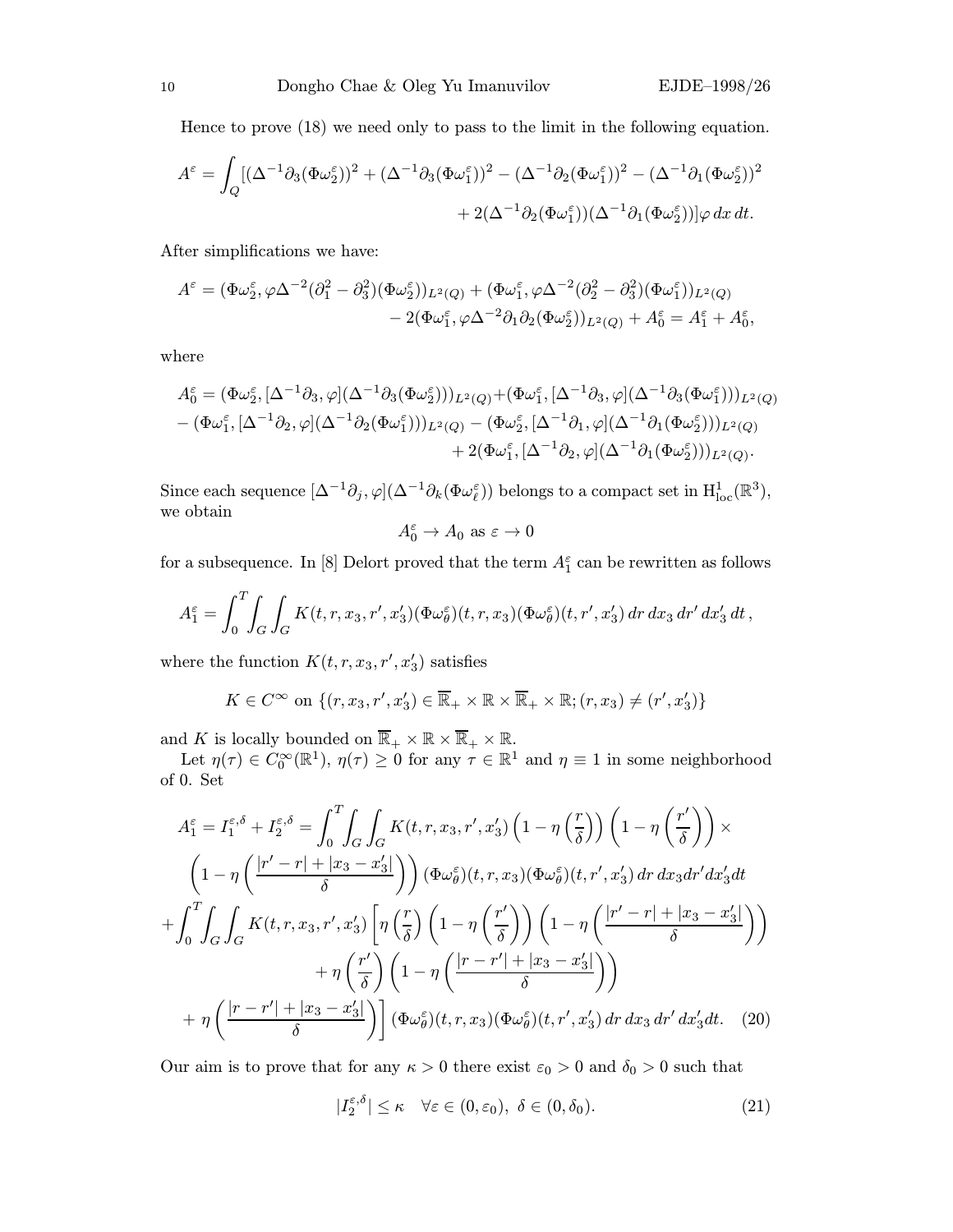We start from the following estimate

$$
\begin{split} |I_{2}^{\varepsilon,\delta}| &\leq \hat{C} \Big[ \int_{0}^{T} \int_{|r| \leq c\delta} \int_{-\infty}^{+\infty} |\Phi\omega_{\theta}^{\varepsilon}| dx_{3} dr dt \left( \left\| \frac{\omega_{0}}{r} \right\|_{L^{1}(\mathbb{R}^{3})} + 1 \right) \\ &+ \int_{0}^{T} \int_{(G \times G) \cap \{|r - r'| + |x_{3} - x'_{3}| < c\delta\}} |(\Phi\omega_{\theta}^{\varepsilon})(t,r,x_{3}) (\Phi\omega_{\theta}^{\varepsilon})(t,r',x'_{3})| dr dx_{3} dr' dx'_{3} dt \Big]. \end{split} \tag{22}
$$

Let us consider the system of ordinary differential equations

$$
\frac{dX_{\varepsilon}(t,\alpha)}{dt} = v^{\varepsilon}(t,X_{\varepsilon}(t,\alpha)), \quad X_{\varepsilon}(t,\alpha)|_{t=0} = \alpha.
$$
 (23)

Using  $(23)$ , one can write out the solution of  $(9)$  as

$$
\left(\frac{\omega_{\theta}^{\varepsilon}}{r}\right)(t, X_{\varepsilon}(t, \alpha)) = \left(\frac{\omega_{0, \theta}^{\varepsilon}}{r}\right)(\alpha), \quad \alpha \in \mathbb{R}^{3}.
$$

Or, equivalently

$$
\frac{\omega_{\theta}^{\varepsilon}}{r}(t,\alpha) = \left(\frac{\omega_{0,\theta}^{\varepsilon}}{r}\right) \left(X_{\varepsilon}^{-1}(t,\alpha)\right). \tag{24}
$$

Let us denote

$$
\mathfrak{O}^{(t)}_{\delta,\varepsilon}=X_{\varepsilon}\left(t,\{(r,x_3)\in\overline{G}\,|\,r\leq\delta,\ (r,x_3)\in\mathrm{supp}\,\Phi(t,\cdot)\}\right)\,.
$$

Since, by assumption, supp  $\Phi$  is compact in  $[0, T] \times \mathbb{R}^3$  and the mapping  $X_{\varepsilon}^{-1}(t, \cdot)$ conserves a volumes, we have

$$
\sup_{t \in [0,T]} \mu(\mathfrak{O}_{\delta,\varepsilon}^{(t)}) \to 0 \quad \text{as } \delta \to +0,
$$
\n(25)

uniformly in  $\varepsilon$ .

Taking into account that  $\det(\nabla X_\varepsilon(t,\alpha)) \equiv 1$ , one can estimate the first term of the right hand side of (22) as follows:

$$
\int_0^T \int_{|r| \leq c\delta} \int_{-\infty}^{+\infty} 2\pi |\Phi \omega_{\theta}^{\varepsilon}| \, dr \, dx_3 \, dt \leq C \int_0^T \int_{\mathfrak{O}_{\delta,\varepsilon}^{(t)}} \left| \left( \frac{\omega_{0,\theta}^{\varepsilon}}{r} \right) (t,x) \right| \, dx \, dt = B_{\varepsilon,\delta} \, .
$$

Note that

$$
B_{\varepsilon,\delta} \leq C \sup_{t \in (0,T)} \int_{\mathfrak{O}_{\delta,\varepsilon}^{(t)}} \left( \left| \frac{\omega_{0,\theta}}{r} \right| + \left| \frac{\omega_{0,\theta}}{r} - \frac{\omega_{0,\theta}^{\varepsilon}}{r} \right| \right) dx \, .
$$

Hence, by (16),(25) for any  $\kappa > 0$  there exists  $\varepsilon_0 > 0, \delta_0 > 0$  such that

$$
|B_{\varepsilon,\delta}| \leq \frac{\kappa}{4a} \quad \forall \varepsilon \in (0,\varepsilon_0), \ \delta \in (0,\delta_0), \tag{26}
$$

where  $a = \hat{C}(\left\|\frac{\omega_0}{r}\right\|_{L^1(\mathbb{R}^3)} + 1)$ . On other hand, from

$$
\int_{(G\times G)\cap\{|r-r'|+|x_3-x_3'|\leq c\delta\}} |(\Phi\omega_\theta^\varepsilon)(t,r,x_3)(\Phi\omega_\theta^\varepsilon)(t,r',x_3')| dr\,dx_3\,dr'\,dx_3'\,dt
$$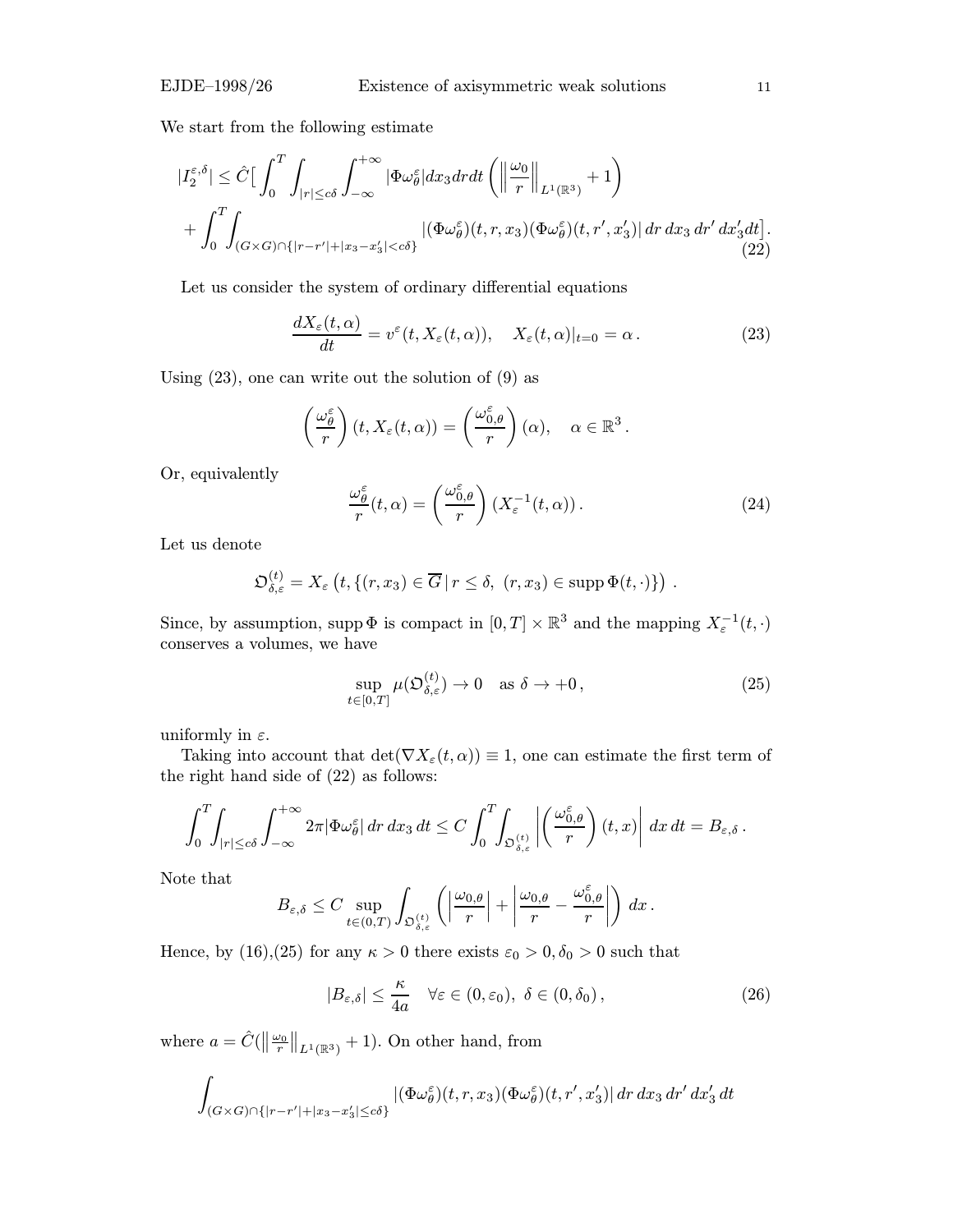after the change of variables we obtain

$$
\int_{0}^{T} \int_{G} |(\Phi \omega_{\theta}^{\varepsilon})(t, r', x'_{3})| \left( \int_{\{|\tilde{r}| + |\tilde{x}_{3}| \leq c\delta\}} |(\Phi \omega_{\theta}^{\varepsilon})(t, \tilde{r} + r', \tilde{x}_{3} + x'_{3})| d\tilde{r} d\tilde{x}_{3} ) dr' dx'_{3} dt \n\leq C \left\| \frac{\omega_{0}^{\varepsilon}}{r} \right\|_{L^{1}(\mathbb{R}^{3})} \int_{0}^{T} \left( \sup_{(r', x'_{3}) \in G} \int_{\{|\tilde{r}| + |\tilde{x}_{3}| \leq c\delta\}} |(\Phi \omega_{\theta}^{\varepsilon})(t, \tilde{r} + r', \tilde{x}_{3} + x'_{3})| d\tilde{r} d\tilde{x}_{3} ) dt \n\leq C \left\| \frac{\omega_{0}^{\varepsilon}}{r} \right\|_{L^{1}(\mathbb{R}^{3})} \int_{0}^{T} \left( \sup_{(r', x'_{3}) \in G} \int_{\{|\tilde{r}| + |\tilde{x}_{3}| \leq c\delta\}} |\omega_{\theta}^{\varepsilon}(t, \tilde{r} + r', \tilde{x}_{3} + x'_{3})| d\tilde{r} d\tilde{x}_{3} ) dt \n\leq C \left\| \frac{\omega_{0}^{\varepsilon}}{r} \right\|_{L^{1}(\mathbb{R}^{3})} \int_{0}^{T} \sup_{(r', x'_{3}) \in G} \int_{\{ (r, x_{3}) \in G | |r - r'| + |x_{3} - x'_{3}| \leq c\delta\}} \left| \frac{\omega_{0, \theta}^{\varepsilon}}{r} (X_{\varepsilon}^{-1}(t, x)) \right| dx dt \n(27)
$$

Set  $\mu({x \in \mathbb{R}^3 | |r - r'| + |x_3 - x_3'| \le c\delta}) = \gamma(\delta)$ . Then

$$
\int_{(G\times G)\cap\{|r-r'|+|x_3-x_3'|\leq c\delta\}} |(\Phi\omega_\theta^\varepsilon)(t,r,x_3)||(\Phi\omega_\theta^\varepsilon)(t,r',x_3')| dr dx_3 dr' dx_3' dt
$$
\n
$$
\leq \hat{C}T \left\|\frac{\omega_0^\varepsilon}{r}\right\|_{L^1(\mathbb{R}^3)} \sup_{\mu(\mathfrak{B})\leq \gamma(\delta)} \int_{\mathfrak{B}} \left|\frac{\omega_0^\varepsilon}{r}\right| dx. \quad (28)
$$

Since  $\gamma(\delta) \to 0$  as  $\delta \to 0$  for any  $\kappa > 0$ , one can find  $\delta_0 > 0$  and  $\varepsilon_0 > 0$  such that right hand side of (28) is less than or equal to  $\frac{\kappa}{4}$  for all  $\delta \in (0, \delta_0)$  and  $\varepsilon \in (0, \varepsilon_0)$ . Then, taking into account (28) , we obtain (21).

On the other hand, we have

$$
K(t, r, x_3, r'x_3')\left(1-\eta\left(\frac{r}{\delta}\right)\right)\left(1-\eta\left(\frac{r'}{\delta}\right)\right)\left(1-\eta\left(\frac{|r-r'|+|x_3-x_3'|}{\delta}\right)\right)
$$
  

$$
\in C^{\infty}([0, T] \times \overline{G} \times \overline{G}).
$$

Hence

$$
I_1^{\varepsilon,\delta} \to I_1^{\delta} \quad \text{as } \varepsilon \to 0. \tag{29}
$$

Thus by  $(21)$  and  $(29)$ ,

$$
A_1^{\varepsilon} \to A_1.
$$

The proof of the lemma is complete.

Let us introduce a class of axisymmetric vector fields without a swirl component,  $L^2_a(\mathbb{R}^3) = \{v \in (L^2(\mathbb{R}^3))^3 | v = v(r, x_3), v_{\theta} = 0\}.$  For a given N-function  $A(t)$ , following [3], we introduce

$$
\mathcal{Q}_A(\mathbb{R}^3) = \{v \in L^2_a(\mathbb{R}^3) \cap W^1 L_A(\mathbb{R}^3) | \operatorname{div} v = 0, \operatorname{curl} v \in L_A(\mathbb{R}^3) \}
$$

equipped with the Banach space norm  $||v||_{\mathcal{Q}_A(\mathbb{R}^3)} = (||v||^2_{L^2(\mathbb{R}^3)} + ||curl v||^2_{L^2_A(\mathbb{R}^3)})^{1/2}.$ Here the derivatives are in the distribution sense. We can extend our definition to  $\mathcal{Q}_A(\Omega)$  for any axisymmetric domain  $\Omega$  in  $\mathbb{R}^3$ .

Now, we establish the following compactness lemma, which is an axisymmetric analogue of Lemma 6. of [3].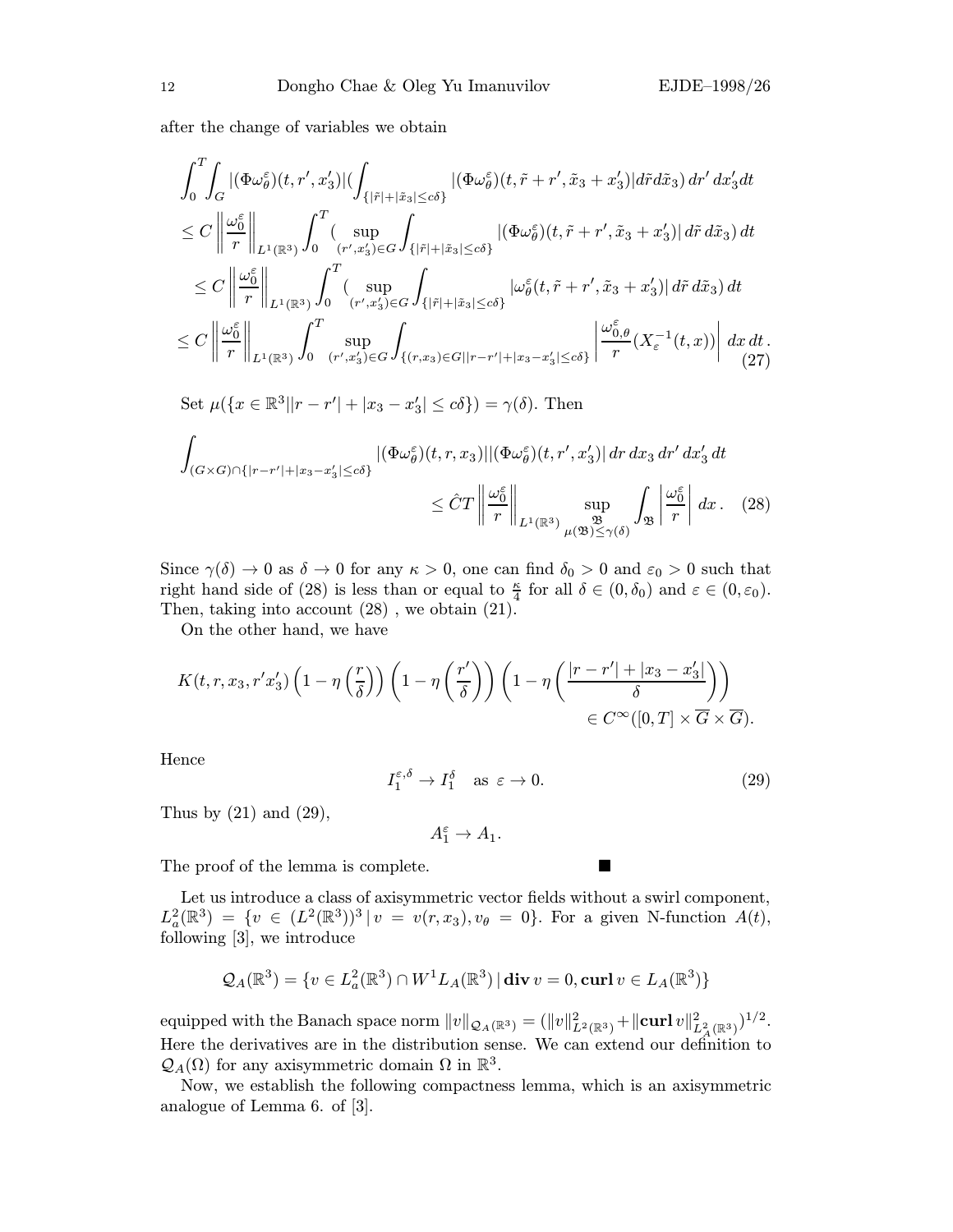**Lemma 2.3.** Let  $A(t)$  be an N-function satisfying the  $\Delta_2$ −condition, and satisfies  $A(t) \succ t(\log^+ t)^{\frac{1}{2}}$ . Then for any bounded sequence  $\{v^{\varepsilon}\}\$ in  $\mathcal{Q}_A(\mathbb{R}^3)$  there exists a subsequence, denoted by the same notation,  $\{v^{\varepsilon}\}\$  and  $v \in \mathcal{Q}_A(\mathbb{R}^3)$  such that

$$
\lim_{\varepsilon \to 0} \int_{\mathbb{R}^3} \rho |v^{\varepsilon}|^2 dx = \int_{\mathbb{R}^3} \rho |v|^2 dx
$$

for any given axisymmetric test function  $\rho \in C_0^{\infty}(\mathbb{R}^3)$  with  $supp \rho \subset \{(r, x_3) \in$  $\mathbb{R}^2 | r > 0$ .

**Proof.** Let  $\{v^{\varepsilon}\}\$ be a uniformly bounded sequence in  $\mathcal{Q}_A(\mathbb{R}^3)$ . Then, there exists a subsequence, denoted by  $\{v^{\varepsilon}\}\$ , and v in  $\mathcal{Q}_{A}(\mathbb{R}^{3})$  such that

$$
v^{\varepsilon} \to v \quad \text{weakly in } L^{2}(\mathbb{R}^{3}).\tag{30}
$$

For such  $v^{(\varepsilon)}$  we introduce stream functions  $\psi^{(\varepsilon)} = \psi^{(\varepsilon)}(r, x_3)$  such that

$$
v_r^{(\varepsilon)} = -\frac{1}{r} \frac{\partial \psi^{(\varepsilon)}}{\partial x_3}, \quad v_3^{(\varepsilon)} = \frac{1}{r} \frac{\partial \psi^{(\varepsilon)}}{\partial r}.
$$

Let a function  $\rho \in C_0^{\infty}(\mathbb{R}^3)$  and a bounded domain W with  $\text{supp}\,\rho \subset \overline{W} \subset G$  be given. Then, by integration by part we obtain

$$
\int_{\mathbb{R}^3} \rho |v^{(\varepsilon)}|^2 dx = \int_{\mathbb{R}^3} \rho ((v_r^{(\varepsilon)})^2 + (v_3^{(\varepsilon)})^2) dx
$$
  
\n
$$
= 2\pi \int_{\mathbb{R}^3} \left( -\rho v_r^{(\varepsilon)} \frac{1}{r} \frac{\partial \psi^{(\varepsilon)}}{\partial x_3} + \rho v_3^{(\varepsilon)} \frac{1}{r} \frac{\partial \psi^{(\varepsilon)}}{\partial r} \right) r dr dx_3
$$
  
\n
$$
= 2\pi \int_{\mathbb{R}^3} \left( \frac{\partial \rho}{\partial x_3} v_r^{(\varepsilon)} \psi^{(\varepsilon)} - \frac{\partial \rho}{\partial r} v_3^{(\varepsilon)} \psi^{(\varepsilon)}
$$
  
\n
$$
+ \rho \frac{\partial v_r^{(\varepsilon)}}{\partial x_3} \psi^{(\varepsilon)} - \rho \frac{\partial v_3^{(\varepsilon)}}{\partial r} \psi^{(\varepsilon)} \right) dr dx_3
$$
  
\n
$$
= 2\pi \int_G \left( \frac{\partial \rho}{\partial x_3} v_r^{(\varepsilon)} \psi^{(\varepsilon)} - \frac{\partial \rho}{\partial r} v_3^{(\varepsilon)} \psi^{(\varepsilon)} \right) dr dx_3
$$
  
\n
$$
+ 2\pi \int_G \omega_\theta^{(\varepsilon)} \psi^{(\varepsilon)} \rho dr dx_3 = \{1\}^{(\varepsilon)} + \{2\}^{(\varepsilon)}.
$$
 (31)

Since

$$
\|\nabla \psi^{\varepsilon}\|_{L^{2}(W)} \leq C(W) \left\|\frac{\nabla \psi^{\varepsilon}}{r}\right\|_{L^{2}(W)} = C(W) \|v^{\varepsilon}\|_{L^{2}(W)} \leq C,
$$

we obtain by Rellich's compact imbedding lemma that

 $\rho_1 \psi^\varepsilon \to \rho_1 \psi$  strongly in  $L^2(W)$   $\forall \rho_1 \in C_0^{\infty}(W)$ 

after choosing a subsequence. This, combined with (30), provides easily that  $\{1\}^{\varepsilon} \to$  $\{1\}$  in (31) as  $\varepsilon \to 0$ .

To prove  $\{2\}^{\varepsilon} \to \{2\}$  we observe that

$$
\rho \psi^{\varepsilon} \to \rho \psi \,, \tag{32}
$$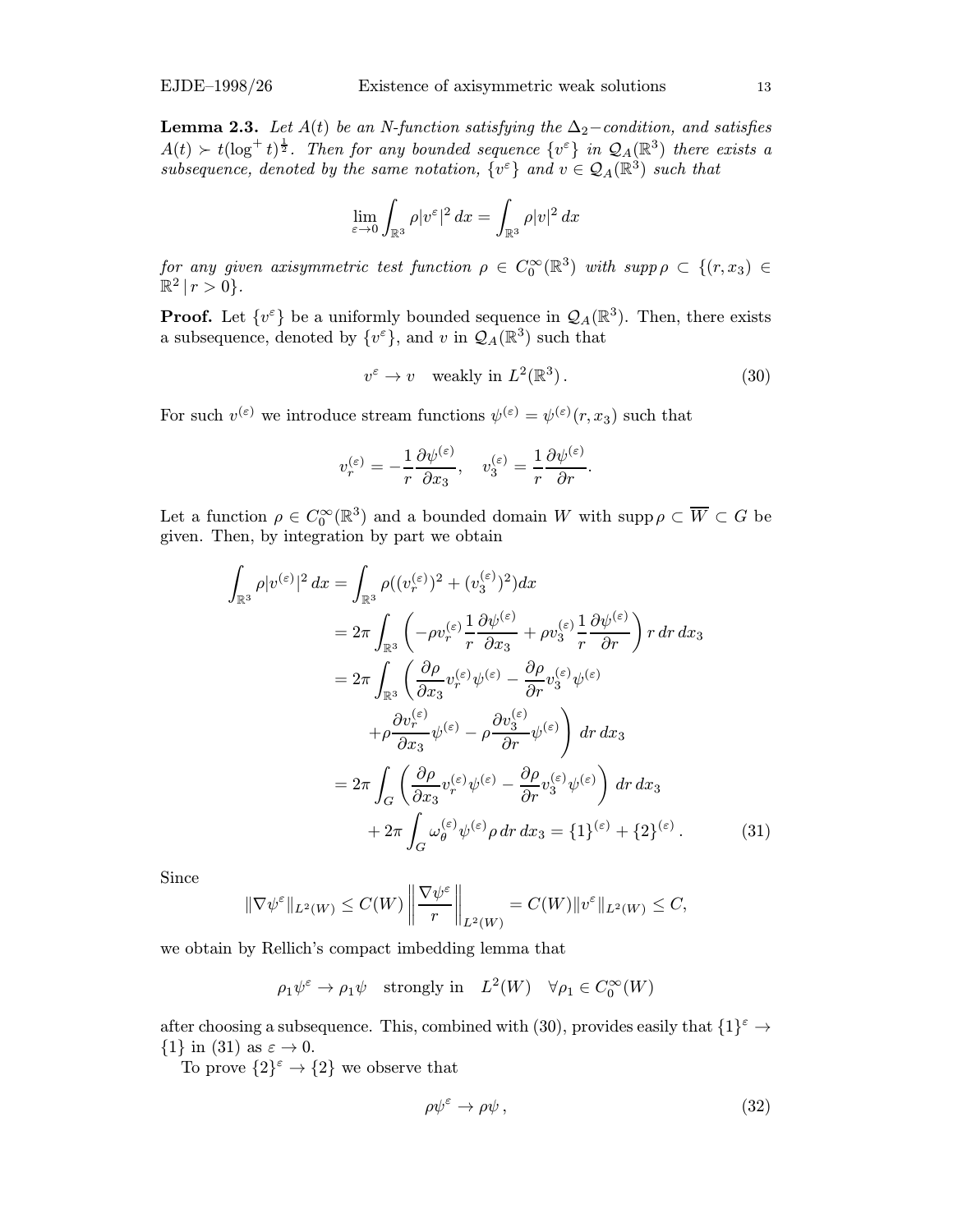and

$$
\|\omega_{\theta}^{\varepsilon}\|_{L_{t(\log t+t)^{\frac{1}{2}}}}(W) \leq C \|\omega_{\theta}^{\varepsilon}\|_{L_{A}(W)} \leq C_{2},\tag{33}
$$

where  $B(t) = \exp(t^2) - 1$ . Since  $A(t) = t(\log^+ t)^\alpha > t(\log^+ t)^{\frac{1}{2}}$  by hypothesis, applying Corollary 1.1, we find that there exists a subsequence  $\{\omega_{\theta}^{\varepsilon}\}\$  and  $\omega_{\theta}$  in  $H^{-1}(W) \leftrightarrow \hookleftarrow L_A(W)$  such that

$$
\omega_{\theta}^{\varepsilon} \to \omega_{\theta} \quad \text{in} \quad \mathcal{H}^{-1}(W) \,. \tag{34}
$$

We decompose our estimate

$$
\left| \int_G (\omega_\theta^\varepsilon \psi^\varepsilon - \omega_\theta \psi) \rho \, dr \, dx_3 \right| \leq \left| \int_W (\omega_\theta^\varepsilon - \omega_\theta) \psi^\varepsilon \rho \, dr \, dx_3 \right| + \left| \int_W (\psi^\varepsilon - \psi) \omega_\theta \rho \, dr \, dx_3 \right|
$$
  
=  $J_1^\varepsilon + J_2^\varepsilon$ .

From (32) and (34) we obtain

$$
J_1^\varepsilon\leq C\|\psi^\varepsilon\|_{H^1(W)}\|\omega^\varepsilon_\theta-\omega_\theta\|_{\mathcal{H}^{-1}(W)}\to 0
$$

after choosing a subsequence, if necessary. On the other hand, the convergence  $J_2^{\varepsilon} \to 0$  for another subsequence, if necessary, follows from (32). This completes the proof of the lemma.

Using Lemma 2.3 we establish the following

**Lemma 2.4.** Suppose a sequence  $\{v^{\varepsilon}\}\$  and v be given as in (1.7), Lemma 2.2. Let  $\eta(r) \in C^{\infty}(\mathbb{R}_+), \ \eta(r) \geq 0, \ \eta(r) = 1, \ r \in [1,\infty] \ and \ \eta(r) = 0 \ for \ r < \frac{1}{2}.$  Then for any  $\delta > 0$  and  $\varphi \in C^{\infty}([0, T]; C_0^{\infty}(\mathbb{R}^3))$  we have

$$
\int_{Q} \eta\left(\frac{r}{\delta}\right) |v^{\varepsilon} - v|^2 \varphi \, dx \, dt \to 0 \quad \text{as } \varepsilon \to +0 \,, \tag{35}
$$

after choosing a subsequence.

**Proof.** Let  $W$  be any given bounded domain in  $G$  whose closure does not intersect with the axis of symmetry. By conservation of  $L^2(\mathbb{R}^3)$  norm of velocity we have

$$
||v^{\varepsilon}(t,\cdot)||_{L^{2}(W)}^{2} \leq C(W)||v^{\varepsilon}(t,\cdot)||_{L^{2}(\mathbb{R}^{3})}^{2} = C(W)||v_{0}^{\varepsilon}||_{L^{2}(\mathbb{R}^{3})}^{2} \leq C(W,v_{0}). \tag{36}
$$

On the other hand, the conservation of  $\frac{\omega_{\theta}^{\varepsilon}(t,x)}{r}$  along the flow, (9), implies

$$
\left\|\omega^{\varepsilon}(t,\cdot)\right\|_{L_{A}(W)} \leq C(W)\left\|\frac{\omega^{\varepsilon}}{r}(t,\cdot)\right\|_{L_{A}(\mathbb{R}^{3})} = C(W)\left\|\frac{\omega^{\varepsilon}_{0}}{r}\right\|_{L_{A}(\mathbb{R}^{3})} \leq C(W,v_{0}), \quad (37)
$$

where  $A = A(t) = t(\log^+ t)^\alpha$ . Combining (36) and (37), we find that

$$
\sup_{t \in [0,T]} \|v^{\varepsilon}(t,\cdot)\|_{\mathcal{Q}_A(W)} \le C. \tag{38}
$$

From the estimate (38), combined with (19), together with Lemma 2.3, we deduce by using the standard compactness lemma that there is a subsequence  $\{v^{\varepsilon}(t, r, x_3)\}$ such that

$$
v^{\varepsilon} \to v
$$
 strongly in  $L^2([0,T] \times W)$ .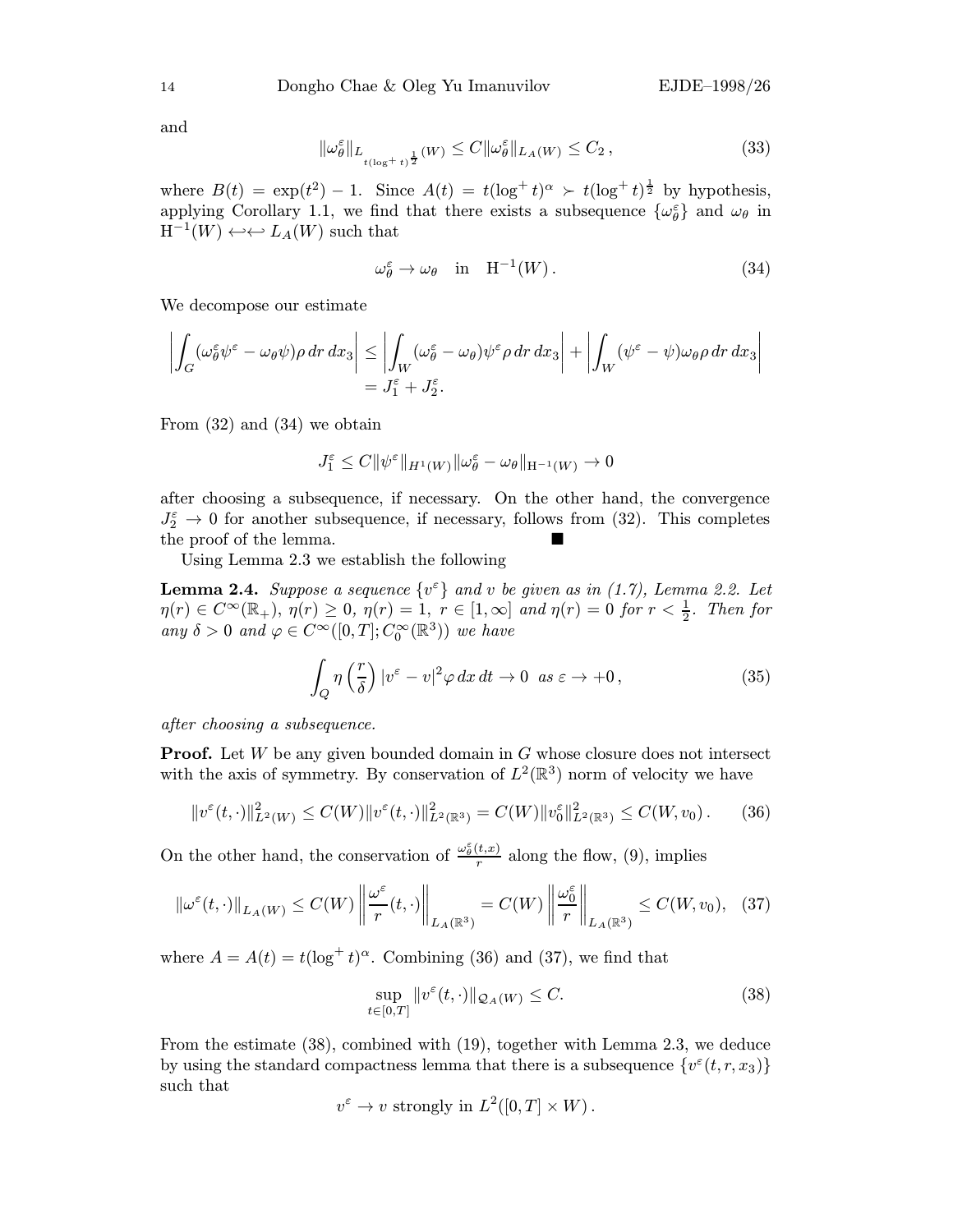Now (35) follows from this immediately. The lemma is proved.

Proof of Theorem 1.1 To prove the theorem we have only to show that

$$
I^{\varepsilon} = \int_{Q} v_{i}^{\varepsilon} v_{j}^{\varepsilon} \varphi \, dx \, dt \to I = \int_{Q} v_{i} v_{j} \varphi \, dx \, dt \,, \tag{39}
$$

for all  $i, j \in \{1, 2, 3\}$ , and  $\varphi \in C^{\infty}([0, T]; C_0^{\infty}(\mathbb{R}^3))$ . Let  $\eta(\tau) \in C^{\infty}(\mathbb{R}^1_+), 0 \leq \eta \leq \tau$  $1, \eta(\tau) = 1$  for all  $\tau \in [1, +\infty)$  and  $\eta(\tau) = 0$  for  $\tau \in [0, \frac{1}{2}]$ . For any  $\delta > 0$  we set

$$
I^{\varepsilon} = I_1^{\varepsilon,\delta} + I_2^{\varepsilon,\delta} = \int_Q \eta\left(\frac{r}{\delta}\right) v_i^{\varepsilon} v_j^{\varepsilon} \varphi dx + \int_Q \left(1 - \eta\left(\frac{r}{\delta}\right)\right) v_i^{\varepsilon} v_j^{\varepsilon} \varphi dx.
$$

By Lemma 2.4

$$
I_1^{\varepsilon,\delta} \to \int_Q \eta\left(\frac{r}{\delta}\right) v_i v_j \varphi dx \text{ as } \varepsilon \to 0. \tag{40}
$$

Hence the statement of theorem will be proved, if we show that for any  $\kappa > 0$  there exists  $\delta_0 > 0$  such that for all  $\delta \in (0, \delta_0)$  one can find  $\varepsilon_0(\delta) > 0$  that

$$
|I_2^{\varepsilon,\delta}| \le \kappa \quad \forall \,\varepsilon \in (0,\varepsilon_0). \tag{41}
$$

Indeed, in case either  $i$  or  $j$  equals 1 or 2, by Lemma 2.1 we have

$$
\left| \int_{Q} \left( 1 - \eta \left( \frac{r}{\delta} \right) \right) v_{i}^{\varepsilon} v_{j}^{\varepsilon} \varphi \, dx \right| \leq 2\pi \int_{0}^{T} \int_{-\infty}^{+\infty} \int_{0}^{\delta} r |v_{r}^{\varepsilon} v_{j}^{\varepsilon} \varphi| \, dr \, dx_{3} \, dt
$$
\n
$$
\leq C\delta \int_{0}^{T} \int_{-\infty}^{+\infty} \int_{0}^{\delta} |\varphi v_{r}^{\varepsilon} v_{j}^{\varepsilon}| \, dr \, dx_{3} \, dt \qquad (42)
$$
\n
$$
\leq C\delta \left( \int_{0}^{T} \int_{-\infty}^{+\infty} \int_{0}^{+\infty} \frac{1}{1 + x_{3}^{2}} \frac{|v_{r}^{\varepsilon}|^{2}}{r} \, dr \, dx_{3} \, dt \right)^{\frac{1}{2}} \|v_{0}^{\varepsilon}\|_{V^{0}}
$$
\n
$$
\leq C\delta \left( \|v_{0}\|_{V^{0}}^{2} + \left\|\frac{\omega_{0}}{r}\right\|_{L^{1}(\mathbb{R}^{3})} + 1 \right)^{\frac{1}{2}} (\|v_{0}\|_{V^{0}} + 1).
$$

Hence taking parameter  $\varepsilon_0 = 1$  and parameter  $\delta_0$  sufficiently small, we obtain (41). Let us consider the case  $i = j = 3$ . Then

$$
|I_2^{\varepsilon,\delta}| \leq \hat{C} \int_Q \left| 1 - \eta \left( \frac{r}{\delta} \right) \right| (v_3^{\varepsilon})^2 dx dt.
$$
 (43)

Set  $\rho(r)=1 - \eta(r)$ . Let  $\delta_1 > 0$  be such that

$$
\left| \int_{Q} \rho \left( \frac{r}{\delta} \right) ((v_r)^2 - (v_3)^2) \, dx \, dt \right| \le \frac{\kappa}{4\hat{C}} \quad \forall \, \delta \in (0, \delta_1). \tag{44}
$$

In the above we also proved that for each  $\kappa > 0$  there exists  $\delta_2 > 0$  such that

$$
\int_{Q} (v_r^{\varepsilon})^2 \rho\left(\frac{r}{\delta}\right) dx dt \le \frac{\kappa}{4\hat{C}} \ \forall \delta \in (0, \delta_2), \ \varepsilon \in (0, 1). \tag{45}
$$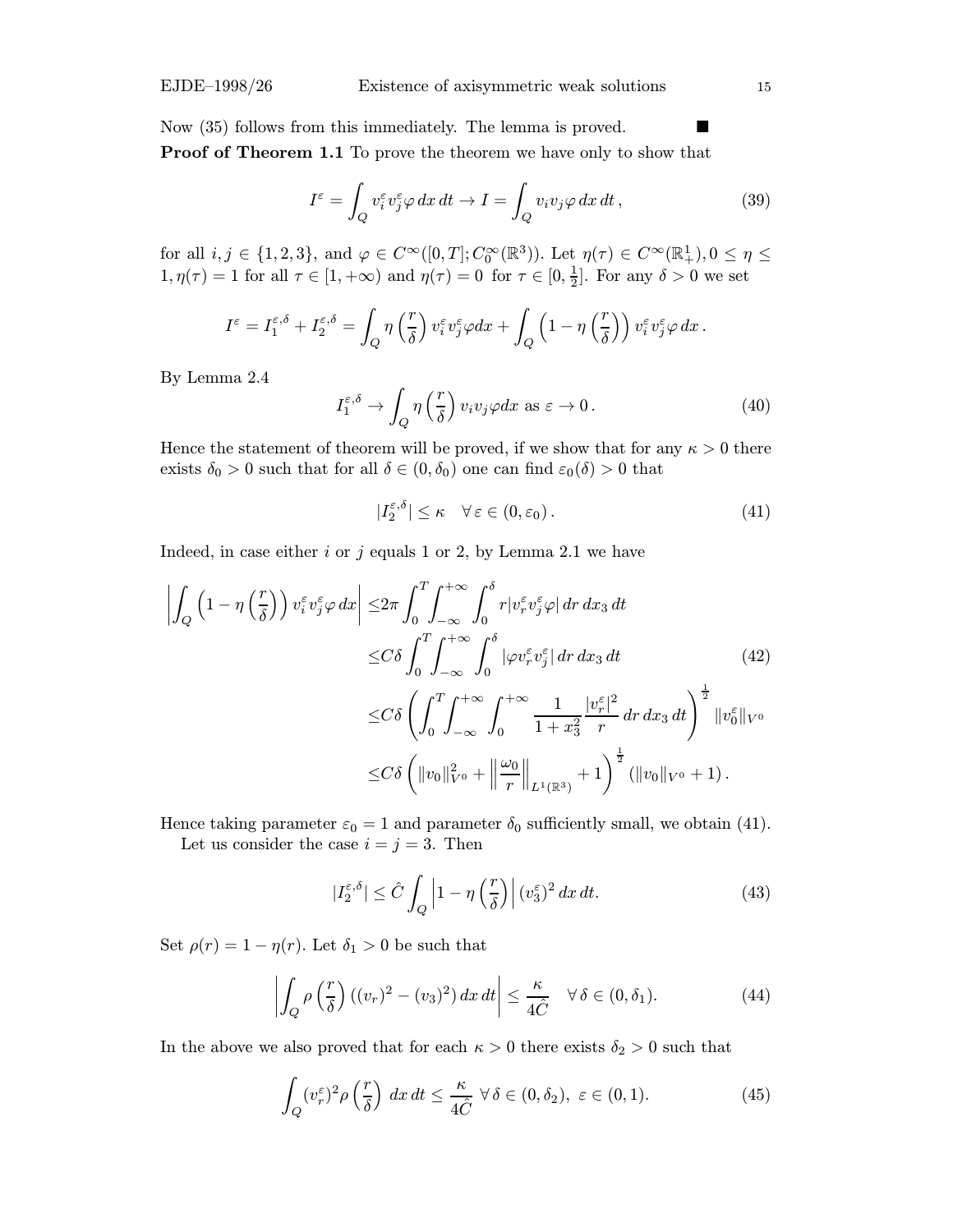Let  $\delta_0 = \min{\{\delta_1, \delta_2\}}$ .

Note that by Lemma 2.2 for  $\delta \in (0, \delta_0)$ 

$$
\int_{Q} [(v_r^{\varepsilon})^2 - (v_3^{\varepsilon})^2] \rho\left(\frac{r}{\delta}\right) dx dt \to \int_{Q} [(v_r)^2 - (v_3)^2] \rho\left(\frac{r}{\delta}\right) dx dt,
$$

as  $\varepsilon \to +0$ .

Thus for every  $\kappa > 0$  and  $\delta \in (0, \delta_0)$  one can find  $\varepsilon_0(\delta)$  that

$$
\left| \int_{Q} [(v_r^{\varepsilon})^2 - (v_3^{\varepsilon})^2 - (v_r)^2 + (v_3)^2] \rho \left( \frac{r}{\delta} \right) dx dt \right| \leq \frac{\kappa}{4\hat{C}} \quad \forall \varepsilon \in (0, \varepsilon_0(\delta)). \tag{46}
$$

Inequalities (43)-(46) imply (41). Since now (36) is proved for an arbitrary  $i, j \in$  $\{1, 2, 3\}$ , the proof of the existence part of Theorem 2.1 is complete. The inequalities for the energy and the vorticity follow immediately by the energy conservation for velocity and the conservation of  $\frac{\omega_\theta}{r}$  for the smooth approximate solutions, and taking limit for suitable subsequence. This completes the proof of the theorem.  $\blacksquare$ 

Acknowledgment. The authors would like to express gratitude to the anonymous referee for a very constructive criticism with helpful suggestions.

#### **REFERENCES**

- [1] R. A. Adams, Sobolev spaces, Academic Press. (1975).
- [2] T. Beale, T. Kato and A. Majda, Remarks on the breakdown of smooth solutions for the 3-D Euler equations, Comm. Math. Phys. 94 (1984), 61–66.
- [3] D. Chae, Weak solutions of 2-D incompressible Euler equations, Nonlinear Analysis-TMA 23 (1994), 329-638.
- [4] D. Chae and N. Kim, On the breakdown of axisymmetric smooth solutions for the 3-D Euler equations, Comm. Math. Phys. 178 (1996), 391–398.
- [5] D. Chae and N. Kim, Axisymmetric weak solutions of the 3-D Euler equations for incompressible Fluid Flows, Nonlinear Analysis-TMA 29 (1997), no. 12, 1393-1404.
- [6] P. Constantin, Geometric statistics in turbulence, SIAM Review 36 (1994), 1–73.
- [7] J. M. Delort, Existence de nappes de tourbillon en dimension deux, J. Amer. Math. Soc. (1991), no. 4, 553–586.
- [8] J. M. Delort, Une remarque sur le problème des nappes de tourbillon axisymétriques sur  $\mathbb{R}^3$ , J. Funct. Anal. 108 (1992), 274–295.
- [9] T. K. Donaldson and N.S. Trudinger, *Orlicz-Sobolev spaces and imbedding theorems*, J. Func. Anal. 8 (1971), 52–75.
- [10] L. C. Evans and S. M¨uller, Hardy spaces and the two dimensional Euler equations with nonnegative vorticity, J. Amer. Math. Soc. 7 (1994), 199-219.
- [11] R. Grauer and T. Sideris, Numerical computation of 3-D incompressible ideal fluids with swirl, Phys. Rev. Lett. 67 (1991), 3511–3514.
- [12] T. Kato, Nonstationary flows of viscous and ideal fluid in  $\mathbb{R}^3$ , J. Funct. Anal. 9 (1972), 296–305.
- [13] P. L. Lions, Mathematical topics in fluid mechanics, Vol 1, Incompressible models, Oxford Univ. Press (1996).
- [14] A. Majda, Vorticity and the mathematical theory of incompressible fluid flow, Comm. Pure Appl. Math. 39 (1986), S 187-220.
- [15] A. Majda, Remarks on weak solutions for vortex sheets with a distinguished sign, Indiana U. Math. J. 42 (1993), 921–939.
- [16] A. B. Morgulis, On existence of two-dimensional nonstationary flows of an ideal incompress*ible liquid admitting a curl nonsummable to any power greater than 1*, Siberian Math. J.  $33$ (1992), 934–937.